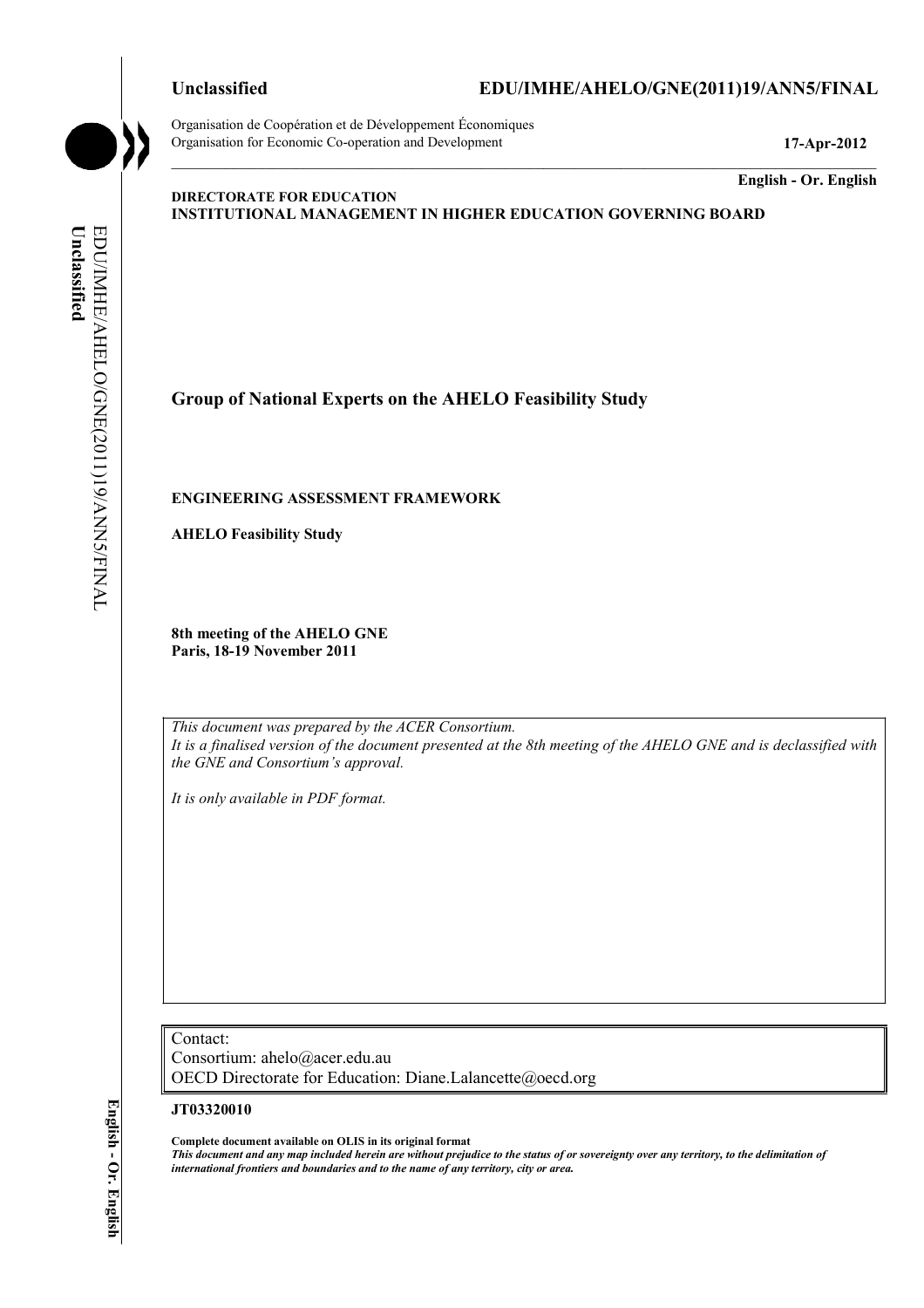EDU/IMHE/AHELO/GNE(2011)19/ANN5/FINAL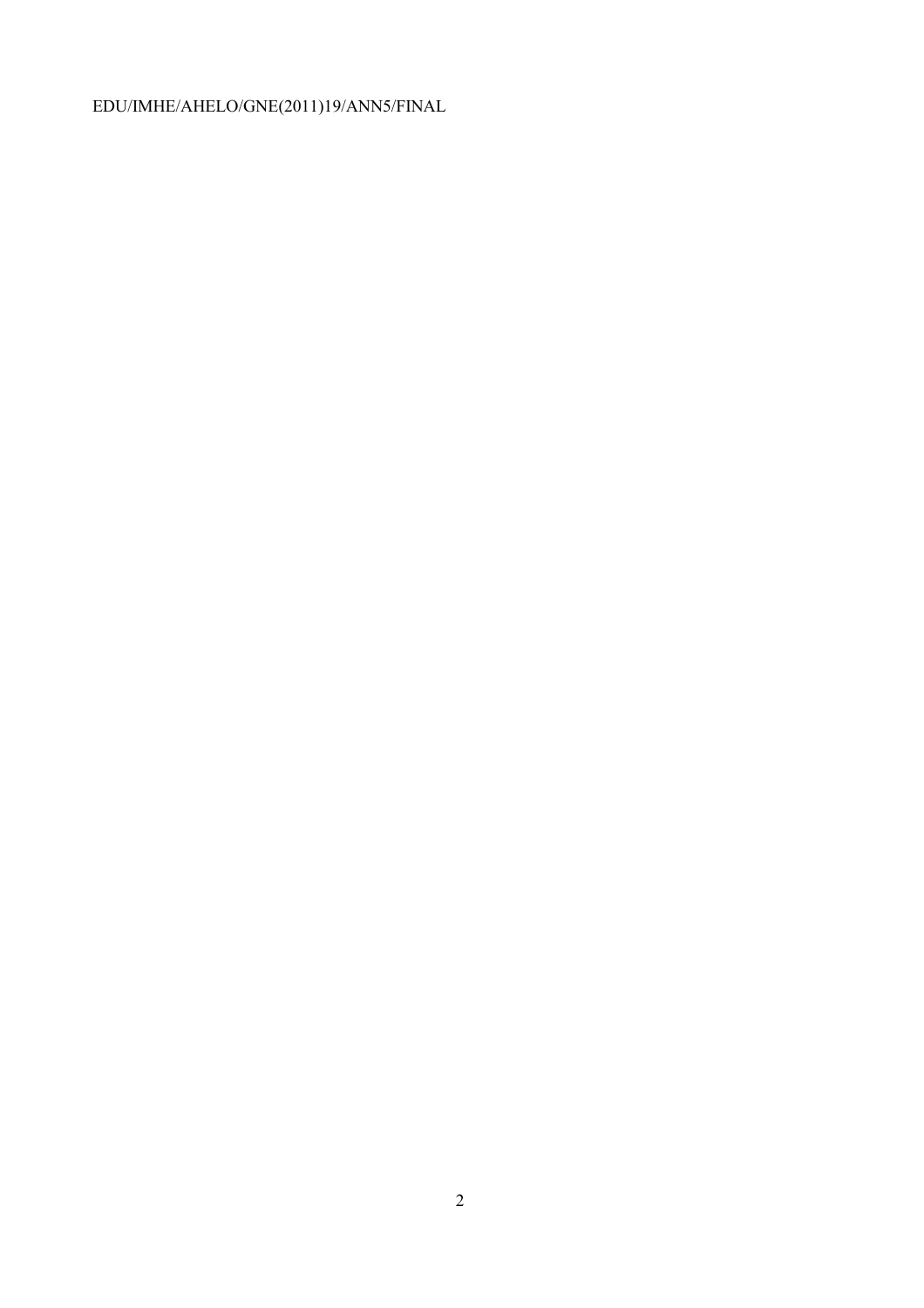

# **Engineering Assessment Framework**

**January 2012**







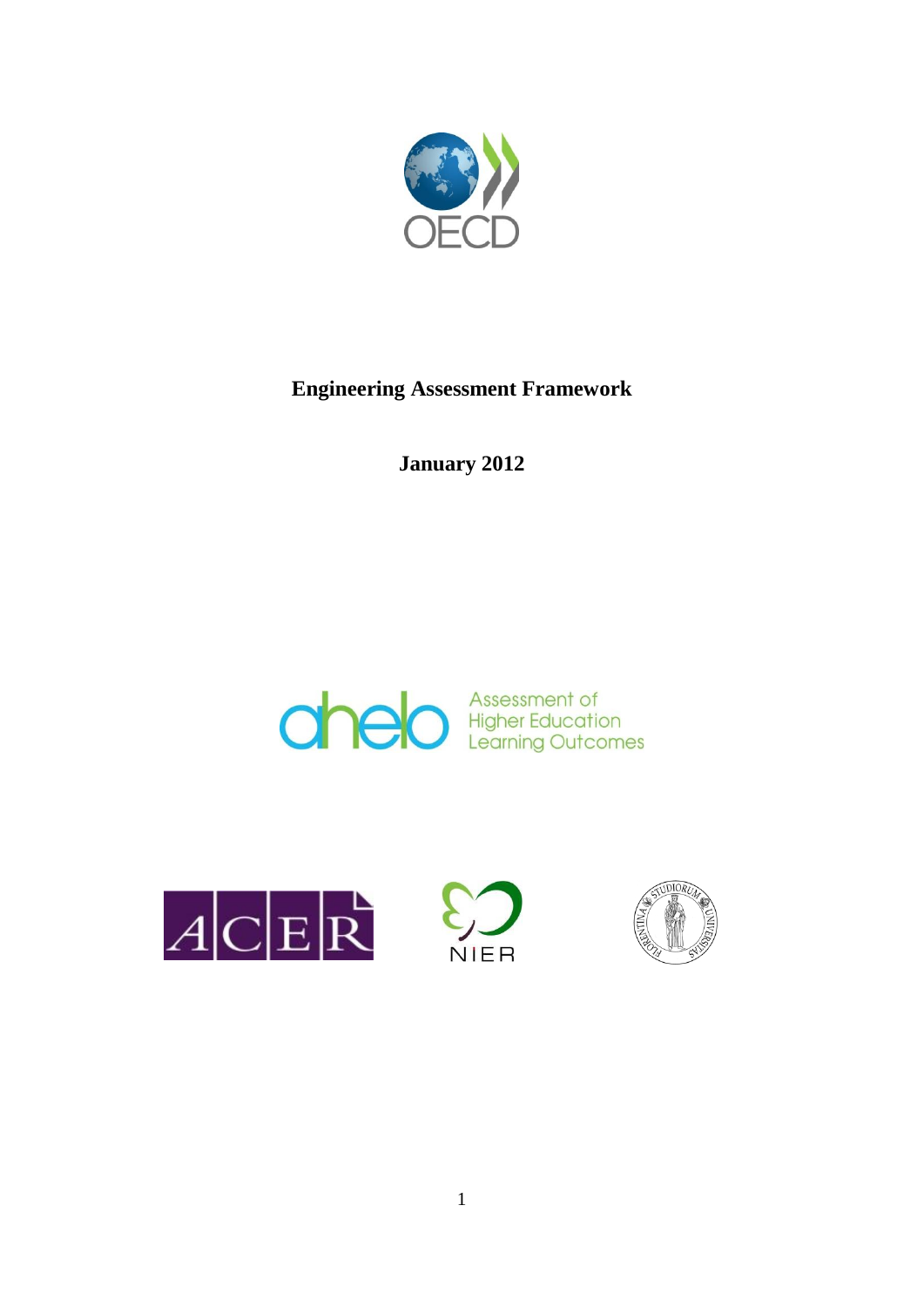# **CONTENTS**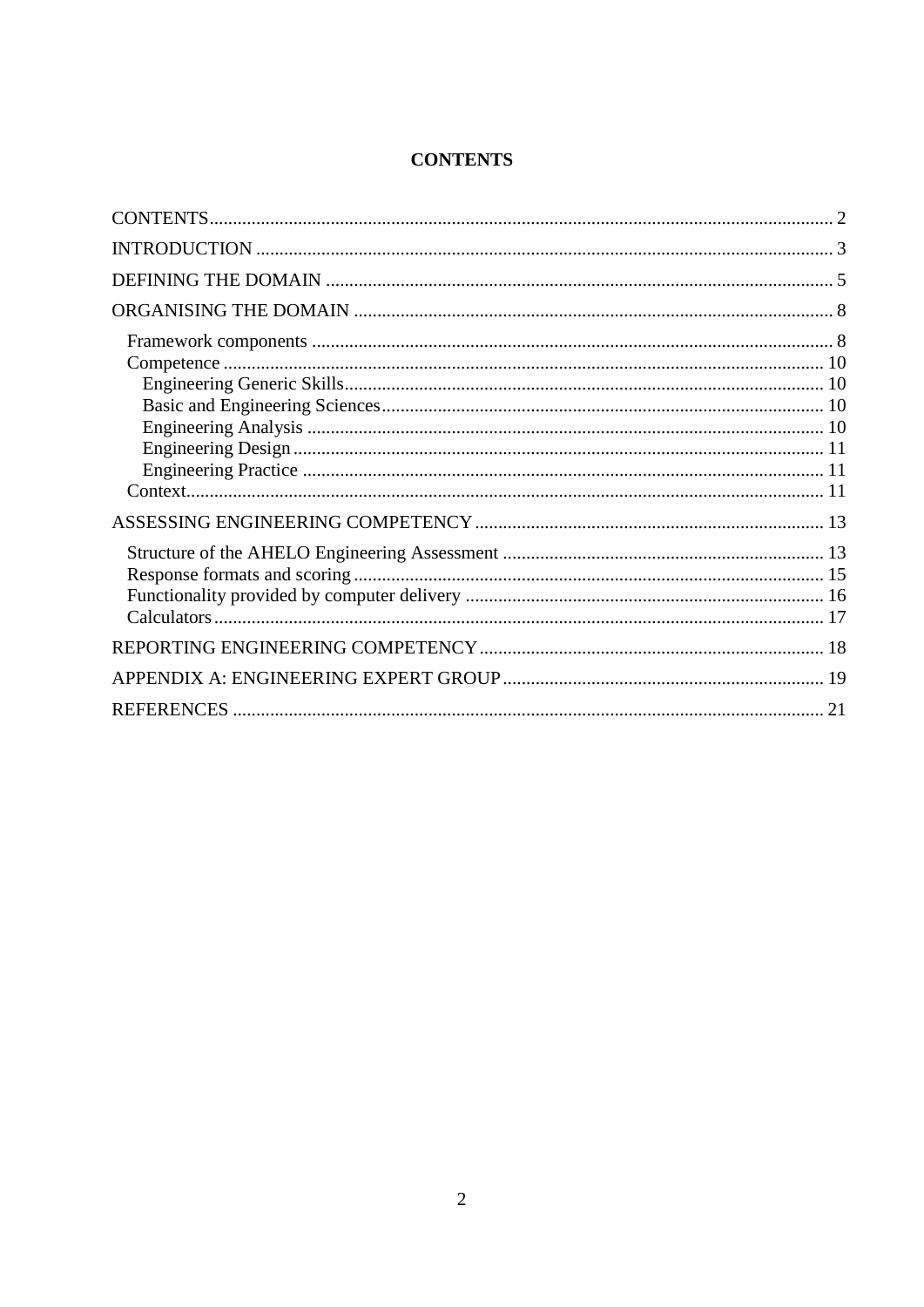# **INTRODUCTION**

- 1. Over the past few decades, the profession of engineering and the roles of engineers have changed rapidly. The problems faced by engineers in today"s world are increasingly complex and require engineers to have both strong technical knowledge and skills, and understanding of relevant environmental, social, economic and cultural contexts. In addition, as for other professions, engineers are expected to be good communicators, be able to work effectively in interdisciplinary teams, to conduct themselves ethically and professionally, and to be able to constantly update and improve their technical and personal skills. The required engineering flavour of these generic skills areas are well covered in the engineering education and professional literature (e.g. Bons & McLay, 2003; Walther, Mann & Radcliffe, 2005; Gill, Mills, Sharp & Franzway, 2005).
- 2. Such changing requirements are continuous, but they are also identified formally in reviews that are undertaken periodically by national professional peak bodies. The past decade or so has seen such reviews in the United States (National Academy of Engineering, 2005), the United Kingdom (Royal Academy of Engineering, 2007), and Australia (Institution of Engineers Australia, 1996; King, 2008). The recommendations in such reviews are usually focussed on changing university-level engineering curricula and pedagogy, revising professional accreditation requirements, and intensifying connections to both professional practice and to school education.
- 3. The common trend in modernising engineering education is to increase the focus on graduates" competencies in project work, communication, and collaborative skills, and increase their understandings of ethical practice in the contexts in which engineering problems and projects exist (Boles, Murray, Campbell & Iyer, 2006; Walkington, 2001; West & Raper, 2003). Underpinning much of the curriculum redesign and revision are the agreed graduate outcomes as required by national engineering accreditation processes. Over the past decade, these have increasingly been framed in terms of graduates' learning outcomes and competencies, rather than focusing on input measures. Thus, engineering curricula are specified in terms of expected outcomes, rather than subject content. There is also substantial commonality in the statements of these terms as used internationally by bodies concerned with both professional and education accreditation: Washington Accord, 2009; European Network for Accreditation of Engineering Education (ENAEE), 2008; USA Accreditation Board for Engineering and Technology, ABET 2008; Engineers Australia (EA), 2006; UK Quality Assurance Agency (QAA), 2006; and EU Tuning Process (Tuning Project, 2004).
- 4. While educational processes and outcomes in engineering are relatively well defined, a need remains to produce robust data on learning outcomes and graduates' potential for subsequent success in work and further study. An assessment of engineering capability undertaken as part of the AHELO Feasibility Study provides an opportunity to contribute to a more evidence-based approach to ascertaining quality in higher education. In collaboration with teams leading other areas of the study, therefore, the work undertaken in the engineering strand explores the feasibility of directly measuring learning outcomes in engineering across different cultural, linguistic and institutional contexts.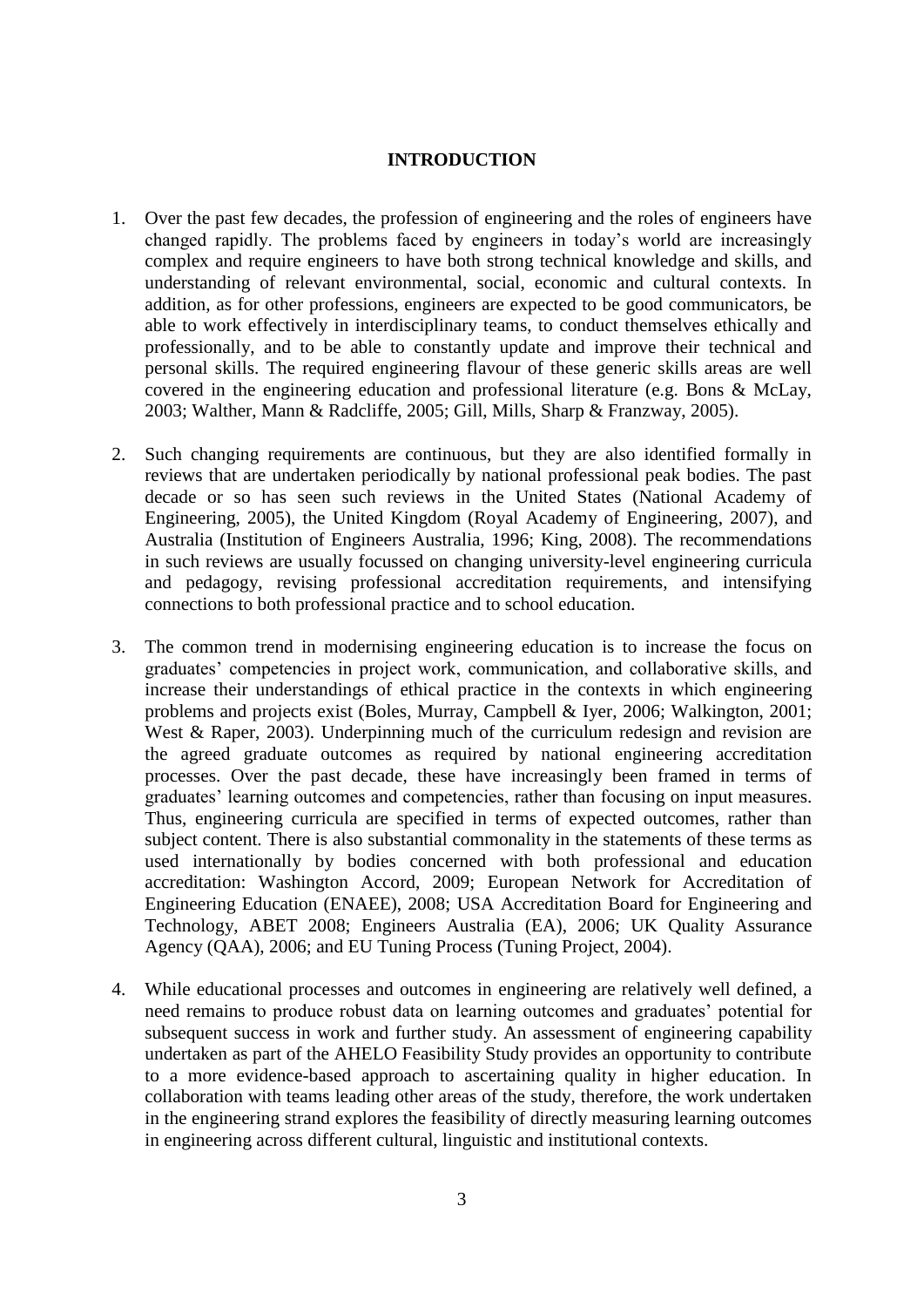- 5. In addition to this, the provision of common objective data on graduates' capability has the potential to play a significant role in assisting institutions to monitor and enhance the standards of their educational provision. This links with one of the key drivers underpinning the current work – that institutions need more information on learning outcomes to assist with international positioning.
- 6. This AHELO Engineering Assessment Framework describes and illustrates the domain of engineering competency that is used in the AHELO Feasibility Study. The framework: gives an organisational structure for the domain in terms of engineering knowledge, processes and contexts; describes the types of assessment items that have been developed; and details how reporting will be carried out.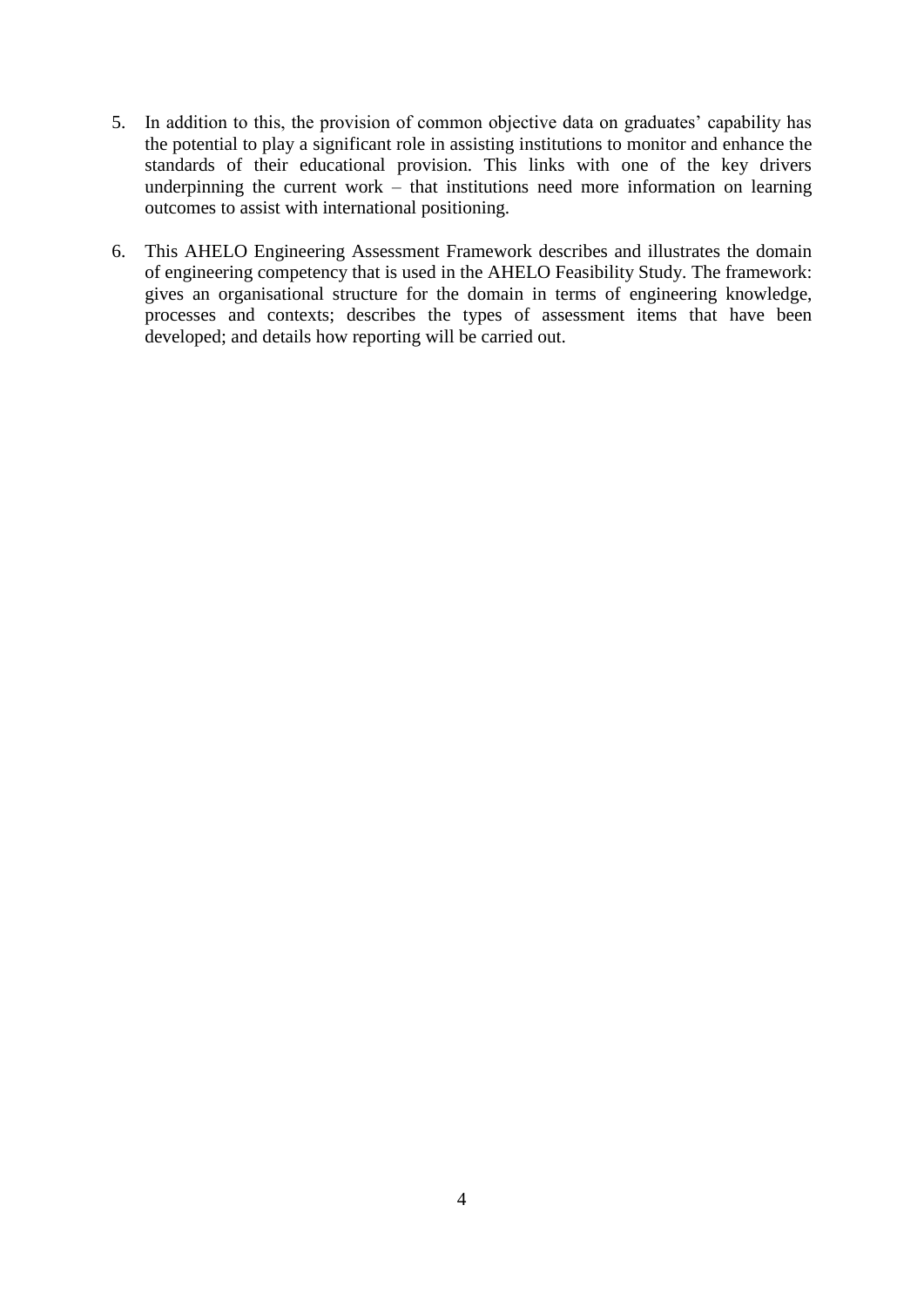# **DEFINING THE DOMAIN**

- 7. A cornerstone of any assessment framework is an agreed definition of the domain to be tested and on which instrument development can be based. The aim of this study is to measure what tertiary engineering students in the last year of their "first-cycle" or bachelor degree know and can do in an internationally relevant manner, and the extent to which those who are close to graduating have developed the capabilities required for effective professional performance as global engineers. Knowledge, skills, attitudes and motivation all play a role in this performance and so must be taken into account in defining the domain.
- 8. Based on the above considerations, the domain to be tested is **first-cycle engineering competency**, which is defined as follows:

**First-cycle engineering competency is the demonstrated capacity to solve problems by applying basic engineering and scientific principles, engineering processes and generic skills. It includes the willingness to engage with such problems in order to improve the quality of life, address social needs, and improve the competitiveness and commercial success of society.**

9. In the following paragraphs, each part of this definition is considered in turn, to help clarify its meaning in relation to the assessment.

#### **First-cycle engineering competency…**

10. A competency involves far more than the basic reproduction of accumulated knowledge. It involves a mobilisation of cognitive and practical skills, creative abilities and other psychosocial resources such as attitudes, motivation and values (OECD, 2003). The assessment of engineering competency does not test reproduction of factual knowledge for final year first-cycle engineering students: this is already done as part of the courses of study being undertaken by students. Instead, it complements this by focusing on the "above content" knowledge and skills that need to be applied in solving engineering problems in concrete and novel situations. Accordingly, a deal of creativity is required when completing some test items.

#### **...is the demonstrated capacity to solve problems...**

11. Coates & Radloff (2008) affirm that "engineers are primarily concerned with developing innovative, practical and effective solutions or specifications to address real-life problems while working within a number of constraints. Problems encountered by engineers vary considerably. They range from routinely encountered problems that can be solved using prescribed standards or codes of practice, to much more complex problems that require in-depth technical knowledge, innovative thinking, or a large number of stakeholders with differing needs". Engineering competency entails the demonstrable capacity to solve problems constrained by "technical, economic, business, political, social, and ethical issues" (National Academy of Engineering, 2004).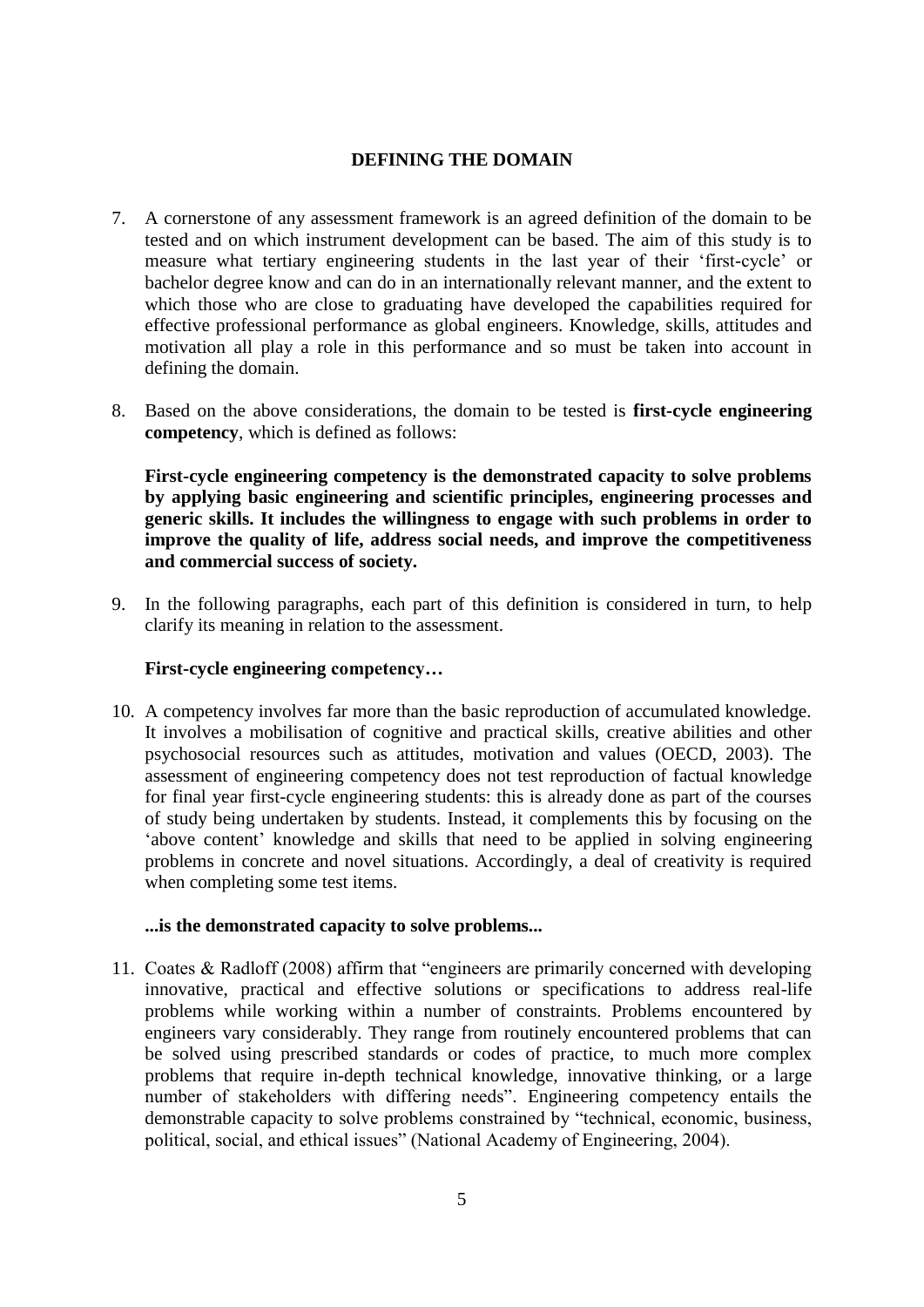#### **...by applying basic engineering and scientific principles, engineering processes and generic skills.**

- 12. In OECD (2009a) the first-cycle engineering program learning outcomes were determined to be Generic Skills, Basic and Engineering Sciences, and the three engineering processes of Analysis, Design and Practice. Generic Skills includes effective communication and awareness of the wider Engineering context. Basic and Engineering Sciences includes knowledge and understanding of the scientific and mathematical principles underlying engineering. Engineering Analysis includes using analytical methods to identify, formulate and solve Engineering problems. Engineering Design includes understanding and application of design methodologies to meet specified requirements. Engineering Practice includes the practical skills and knowledge required for solving problems, conducting investigations, and designing engineering devices and processes.
- 13. Basic and Engineering Sciences, and the three engineering processes, have been used as the main organisers in developing the test instrument, in addition to those generic skills that are peculiar to engineering. The capacity to apply the learning gained in these areas is the basic construct that is measured in this feasibility study. The next section discusses domain organisation.
- 14. For the purposes of this assessment a distinction is made between engineering generic skills and non-engineering generic skills. The latter are applicable outside engineering, and include team-work and recognition of the importance of life-long learning. These non-engineering generic skills are assessed in another AHELO strand.

#### **It includes the willingness to engage with such problems…**

- 15. Research has shown that all problem solving is personal and directed, that is, the problem solver's processing is guided by their personal goals (Mayer & Wittrock, 2006). In fact many psychological factors affect the operation of relevant knowledge and skill in solving problems. Person traits such as motivation, self-efficacy and persistence influence an individual"s success in finding a solution path. This particularly applies in the engineering context, since engineers have to be willing to tackle "complex and challenging modern societal problems such as food, health, energy, water, and the environment" (OECD, 2009a; National Academy of Engineering, 2008).
- 16. In addition to purely psychological factors, the novelty of a problem (whether it is familiar and easily understood), the external resources available to the solver (such as computer access), and the environment in which the solver operates (e.g. in a laboratory, in the field or in a test situation) affects the way the solver approaches and engages with the problem.
- 17. It is not possible in a test situation to control for all the psychological and environmental variables mentioned. A variety of contexts, item types and presentation formats (e.g. interactive items made possible by computer-based assessment) help to mitigate this in an effort to explain variations in student performance in terms of key construct characteristics.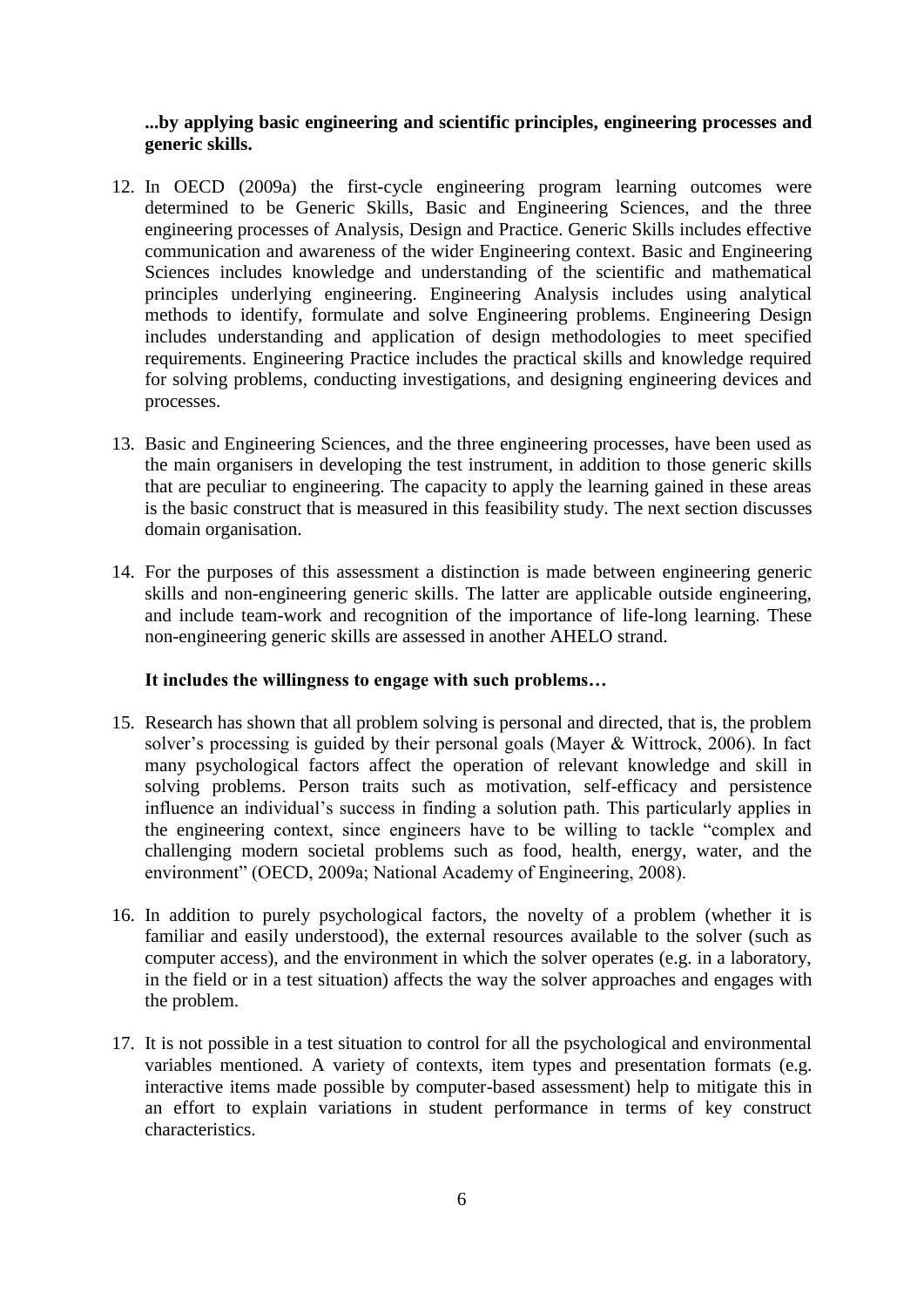# **…in order to improve the quality of life, address social needs, and improve the competitiveness and commercial success of society.**

- 18. Rychen & Salganik (2003) argue that competence is a critical factor in the ways that individuals help to shape the world. They say that "key competencies can benefit both individuals and societies". Indeed, individuals exercise their engineering competency for a wider purpose, not just for personal benefit. The primary goal of engineering is to "improve the quality of life, address social needs, and improve the competitiveness and commercial success of society" (OECD, 2009a). Issues such as these are tapped in some assessment items.
- 19. The next section identifies the main elements on which the assessment of first-cycle civil engineering competency is based. These elements are placed into a unifying structure and their significance is elaborated.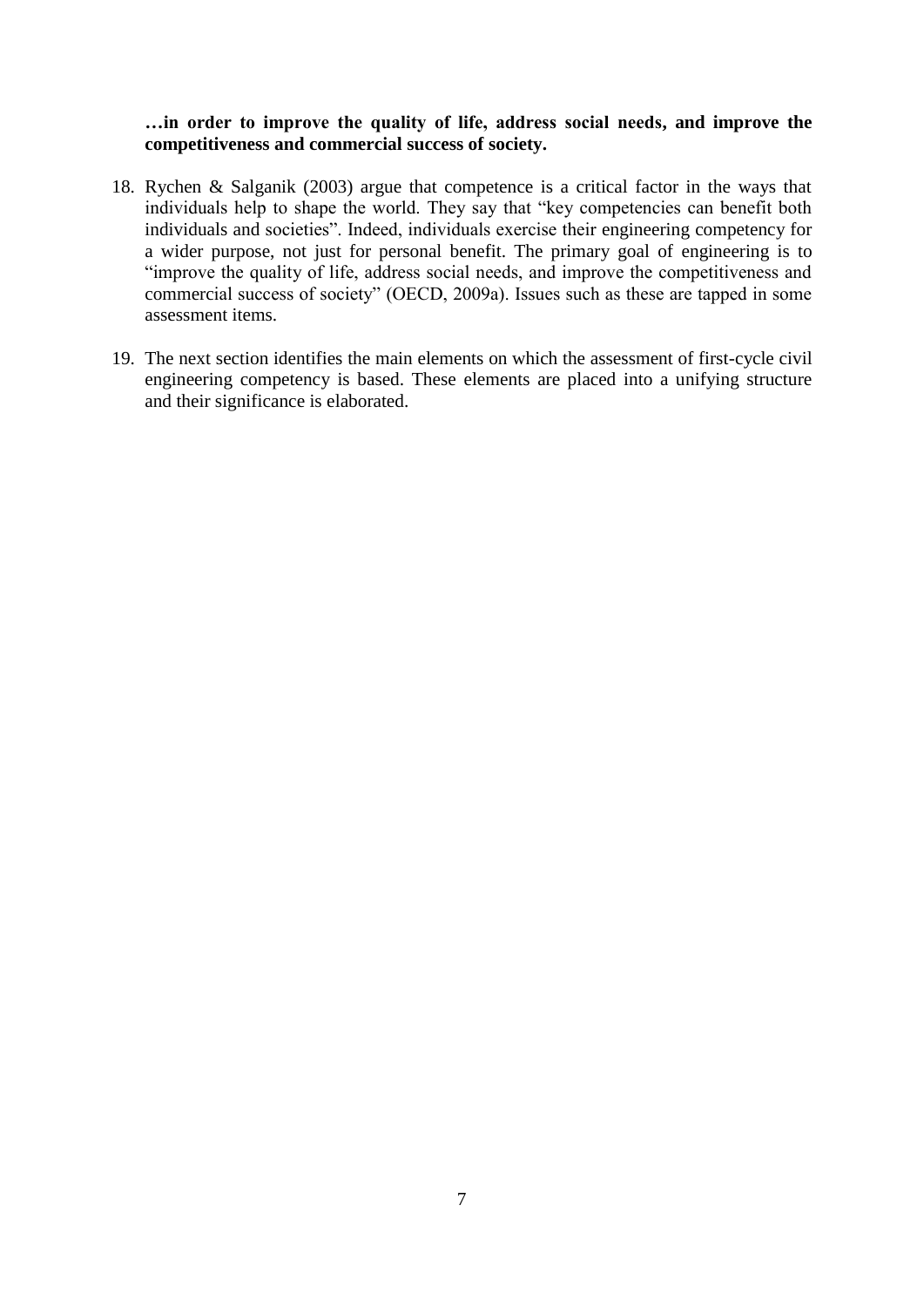# **ORGANISING THE DOMAIN**

#### **Framework components**

- 20. How the domain is represented and organised determines the assessment design and, ultimately, the evidence about student proficiencies that can be collected and reported. Many elements are part of the construct, not all of which can be taken into account and varied in an assessment such as this. It is necessary to select the most important elements that can be varied to ensure construction of an assessment that contains tasks which have an appropriate range of difficulty and provide a broad coverage of the domain (see: OECD, 2009b).
- 21. Arguably the most important aspect of assessing engineering competency is the evaluation of how a student performs when measured against pre-defined objectives of achievement. These objectives are encapsulated in what is known as "learning outcomes", for example as defined in the Tuning report (González & Wagenaar, 2008):

# **Learning outcomes are statements of what a learner is expected to know, understand and/or be able to demonstrate after completion of a process of learning.**

- 22. The first-cycle engineering learning outcomes as agreed in the "Tuning-AHELO conceptual framework of expected/desired learning outcomes in engineering" study (OECD, 2009a) serve to circumscribe the engineering knowledge and skills that are the focus of this study. These learning outcomes have explicitly been used in designing the assessment instrument.
- 23. An assessment instrument must tap into the different aspects of a test taker"s proficiencies. Engineering competency entails applying relevant skills and knowledge in solving problems of interest to an engineer. Recognising that engineering problems occur in a diverse array of situations, a representative sample of engaging contexts for items have been chosen to exercise the constituent components of engineering competency.
- 24. The key components described in the previous paragraphs are summarised below in [Figure 1.](#page-10-0) This provides an overview of how the domain is organised, showing the elements of importance for the assessment of first-cycle engineering competency.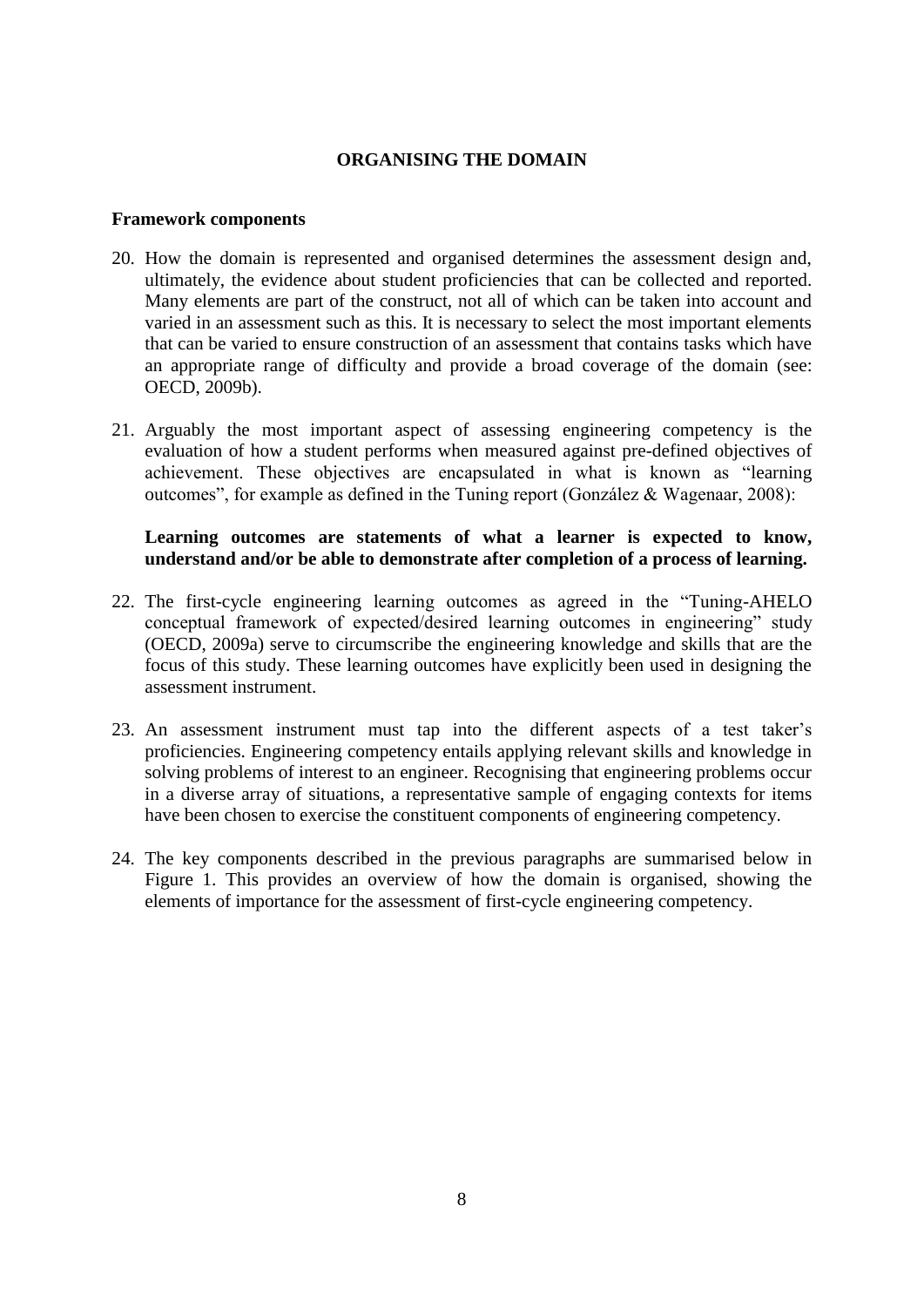

<span id="page-10-0"></span>**Figure 1: AHELO Engineering Assessment Framework: Key Components**

- 25. The upper half of [Figure 1](#page-10-0) shows the problem context as presented in an assessment item. Contexts may be suitable for a specific branch of engineering, or may be more generally applicable to two or more branches of engineering. For this study, scenarios are used that pertain to civil engineering. Future studies may be carried out using other branches of engineering, and it may be possible to use some of the general material from the current study for these. The lower half of the diagram shows the important aspects of engineering competency activated when a student tackles an assessment item, including Engineering Processes, engineering Generic Skills, and Basic and Engineering Sciences. Similar to context, the content of Basic and Engineering Sciences can be specific to a particular branch of engineering or it can be knowledge that all engineers would be expected to possess.
- 26. Contexts have been varied to cover as wide a range as possible in a short assessment. Items have been constructed within each context to measure how well students perform when each of the three engineering processes of analysis, design and practice are exercised, supported by the application of fundamental scientific and engineering knowledge together with engineering generic skills. As discussed above, nonengineering generic skills – whilst playing an important role in an engineer's arsenal – are not part of this assessment. The features of competency and context pertaining to the assessment are described in detail in the following subsections.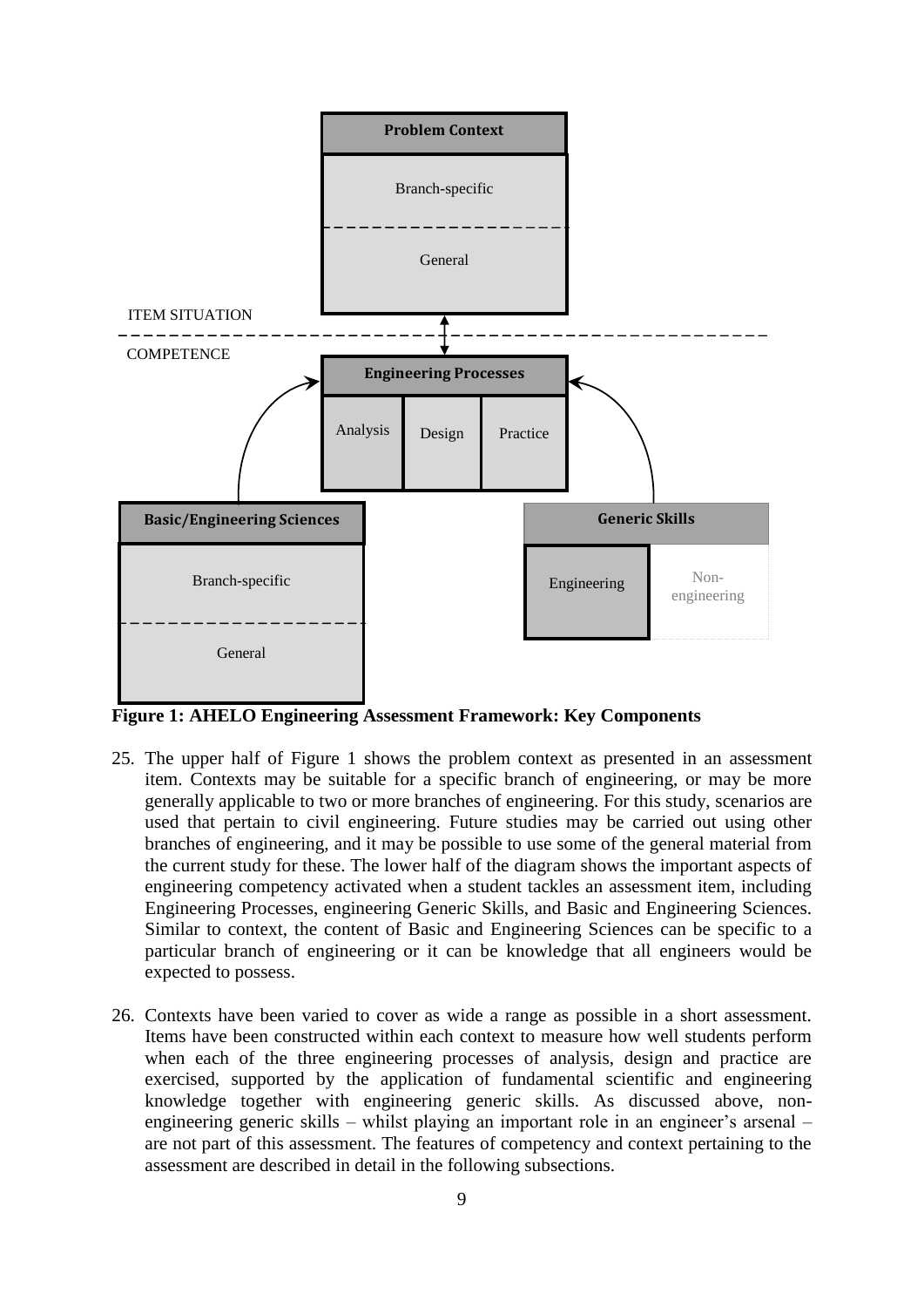# **Competence**

27. The components of engineering competency are derived from the OECD statements of learning outcomes (OECD, 2009a). These are reiterated below, noting that some minor re-alignment has been made in the interests of streamlining the assessment. In all cases a level of knowledge and understanding to be expected at the end of a first-cycle engineering course is assumed.

# *Engineering Generic Skills*

- 28. The OECD study (OECD, 2009a) describes generic skills in these terms: "Graduates should possess generic skills which are necessary for the practice of engineering and are applicable more broadly. Among these are the identified capacity for analysis and synthesis, capacity for applying knowledge in practice, capacity to adapt to new situations, concern for quality, information management skills and capacity for generating new ideas (creativity)."
- 29. The following engineering generic skills are explicitly included in the assessment:
	- a. The ability to use diverse methods to communicate effectively with the engineering community and with society at large (EGS1); and
	- b. The ability to demonstrate awareness of the wider multidisciplinary context of engineering (EGS2).

The capacity to generate new ideas, or think innovatively, are not explicitly measured in the assessment, however, some items involving novel or unfamiliar situations require such a capacity to the extent expected of an engineer.

#### *Basic and Engineering Sciences*

- 30. This part of the assessment has been drawn from the following specific learning outcomes:
	- a. The ability to demonstrate knowledge and understanding of the scientific and mathematical principles underlying their branch of engineering (BES1);
	- b. The ability to demonstrate a systematic understanding of the key aspects and concepts of their branch of engineering (BES2);
	- c. The ability to demonstrate comprehensive knowledge of their branch of engineering including emerging issues. For civil engineering in this assessment, this comprises the following five specialised areas: materials and construction (BES3(i)), structural engineering (BES3(ii)), geotechnical engineering (BES3(iii)), hydraulic engineering (BES3(iv)), and urban and rural planning  $(BES3(v))$ .

#### *Engineering Analysis*

- 31. Analysis assessment has been drawn from the following specific learning outcomes:
	- a. The ability to apply knowledge and understanding to identify, formulate and solve engineering problems using established methods (EA1).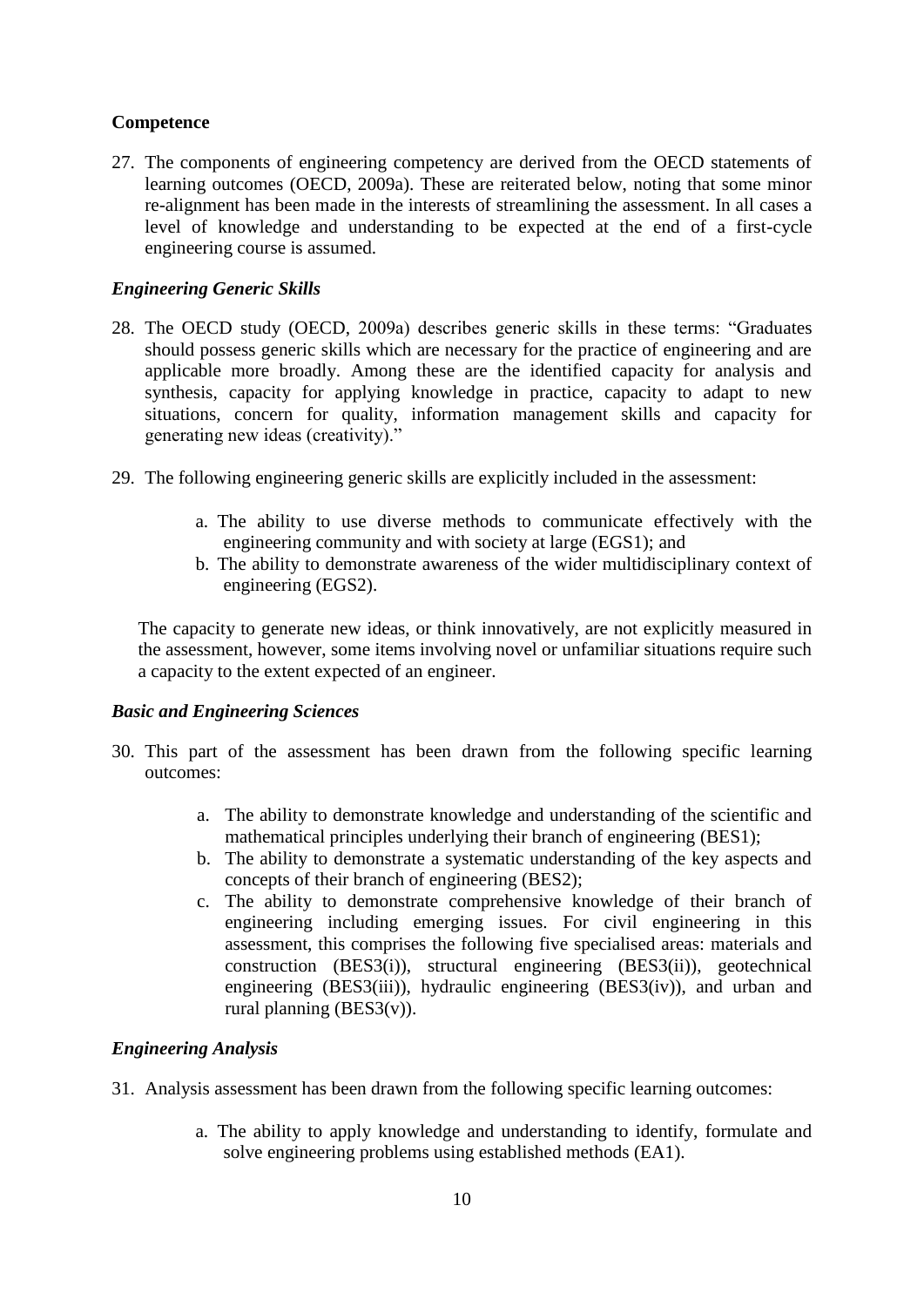- b. The ability to apply knowledge and understanding to analyse engineering products, processes and methods (EA2).
- c. The ability to select and apply relevant analytic and modelling methods (EA3).
- d. The ability to conduct searches of literature, and to use databases and other sources of information (EA4).
- e. The ability to design and conduct appropriate experiments, interpret the data and draw conclusions (EA5).
- f. The ability to demonstrate workshop and laboratory skills (EA6).

# *Engineering Design*

- 32. Design may be of processes, methods or artefacts. The assessment of design has been drawn from the following specific learning outcomes:
	- a. The ability to apply knowledge and understanding to develop designs to meet defined and specified requirements (ED1).
	- b. The ability to demonstrate an understanding of design methodologies, and an ability to use them (ED2).

# *Engineering Practice*

- 33. Practical skills and knowledge are important for solving problems, conducting investigations, and designing engineering devices and processes. The assessment of engineering practice has been drawn from the following specific learning outcomes:
	- a. The ability to select and use appropriate materials, equipment and tools (EP1).
	- b. The ability to combine theory and practice to solve engineering problems (EP2).
	- c. The ability to demonstrate understanding of applicable techniques and methods, and their limitations (EP3).
	- d. The ability to demonstrate understanding of the non-technical implications of engineering practice and commitment to professional ethics, responsibilities and norms of engineering practice (EP4).
	- e. The ability to demonstrate understanding of the health, safety and legal issues and responsibilities of engineering practice, the impact of engineering solutions in a global, economic, societal and environmental context (EP5).
	- f. The ability to demonstrate knowledge of project management and business practices, such as risk and change management, and be aware of their limitations (EP6).
- 34. In addition to all the above knowledge and skills, engineering competency involves considerations beyond narrow fields of specialisation. Societal, ethical, legislative, regulatory, commercial and industrial issues may need to be taken into account in a given context. Finally, engineers need to be able to work in cooperation with other engineers (possibly from another branch of engineering) and non-engineers, so this aspect is included in the field to be surveyed.

#### **Context**

35. Scenarios have been devised based on realistic contexts for engineering problems. A broad variety of contexts have been sampled in the assessment. Example contexts from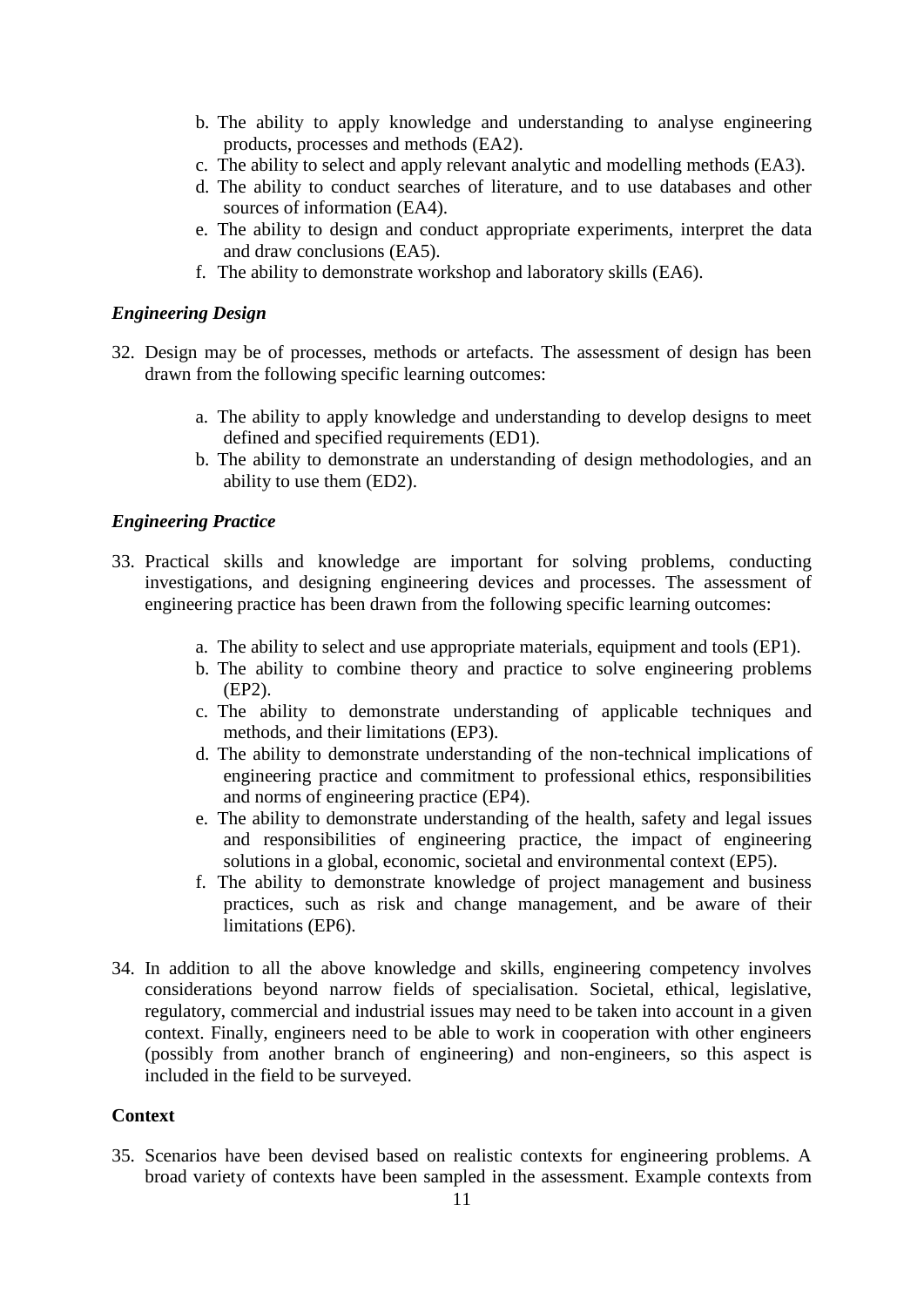civil engineering are given below. While settings for assessment tasks are not restricted to these, the examples give an idea of the breadth possible.

36. Contexts selected from a range of situations involving environmental, structural, geotechnical, urban/rural, coastal and construction engineering such as: bridges; buildings; construction sites; corrosion; dam design; drainage systems; emergency staircase design; floating wind turbine; gate and lock canal systems; geotechnical structures; "green" building design; harbour engineering and planning; hydraulic works; hydroelectric power generation; inland navigation design; irrigation; ports and harbours; road and railroad constructions; soil testing and investigations; surveying applications; traffic flows and control in freeways; transport and traffic engineering and planning tunnels; and water supply.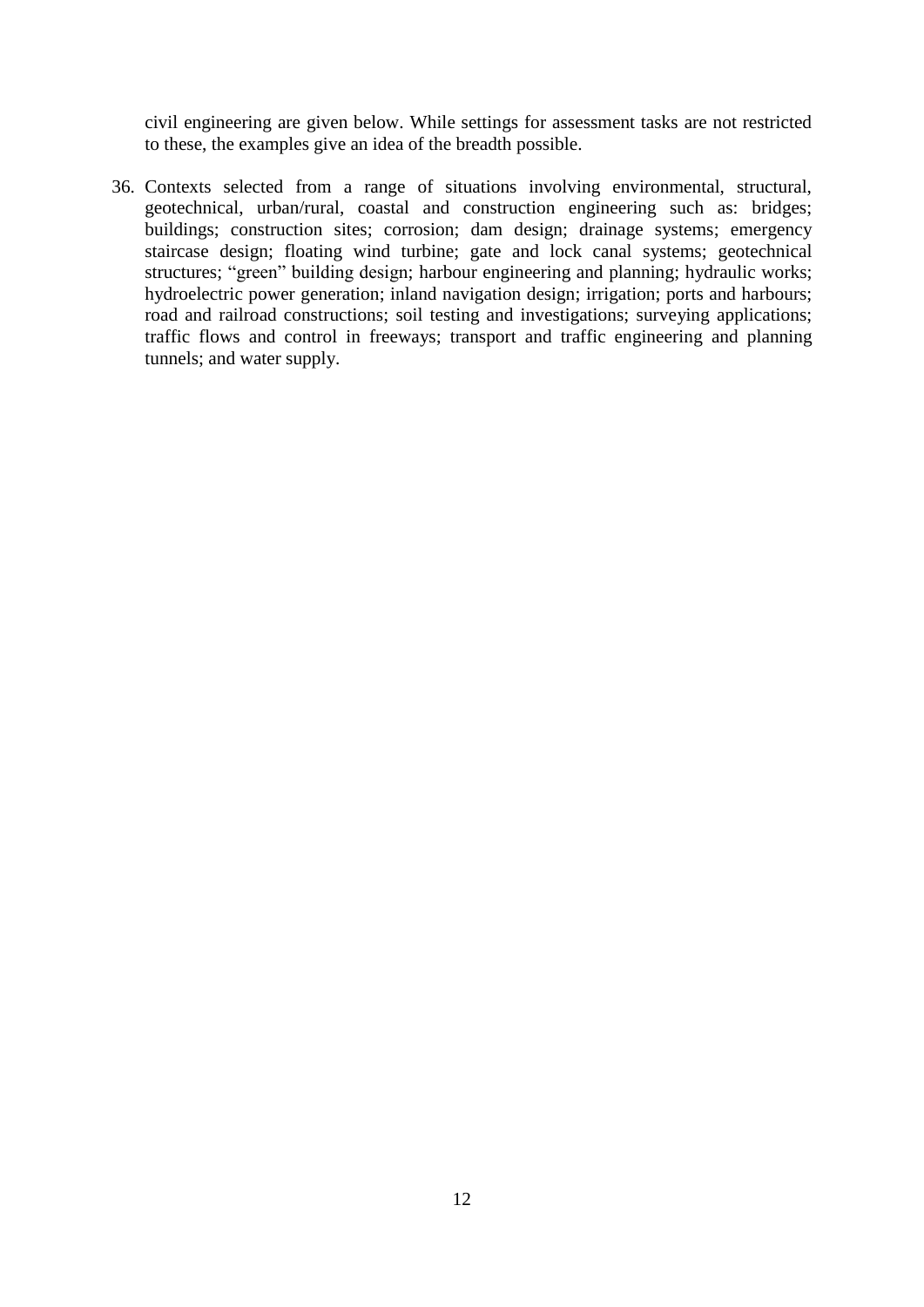#### **ASSESSING ENGINEERING COMPETENCY**

#### **Structure of the AHELO Engineering Assessment**

- 37. The duration of the Engineering Assessment is 90 minutes. The assessment includes a broad sample of items covering a range of difficulty that will enable the strengths and weaknesses of populations and key subgroups to be determined with respect to the components of engineering competency.
- 38. Two types of assessment tasks have been developed. The first type of task has a constructed response format. Constructed response (CR) tasks have been designed to comprehensively assess four key competencies defined in the Engineering Assessment Framework: engineering generic skills, engineering analysis, engineering design, and engineering practice.
- 39. The CR tasks introduce an authentic engineering scenario structure, design, situation or problem in a specific context and present students with a set of items related to that context. The scenario is introduced through the use of a range of stimuli including photographs, diagrams, tables and charts and students then respond to a number of items requiring both short answers and longer responses.
- 40. Each constructed response task is designed to take students 40 minutes to complete, with the Engineering Assessment including one of these tasks. In Phase 2 of AHELO, three constructed response tasks are included and these will be rotated.
- 41. The second type of task has a multiple choice format. Multiple choice items have been designed to assess the fifth key competency defined in the Engineering Assessment Framework – Basic and Engineering Sciences. They have been included to provide a fast and efficient way to collect data on students" engineering knowledge, understanding and skills and to compliment the constructed response tasks. They cover a wide range of basic engineering knowledge, along with specific above content competencies. The multiple choice items are also included as a means of verifying the robustness of competencies assessed by the constructed response tasks. Since application of basic engineering and scientific principles requires their mastery, results from multiple choice items should indicate whether students have in fact developed the fundamentals that underlie competencies required to analyse and synthesise solutions to complex engineering problems.
- 42. To respond to multiple choice items, students need to select one correct response out of four possibilities. In total, 30 multiple choice items have been developed, grouped in six sets of five. They are designed so that students can respond to 25 items in 50 minutes, and will be rotated in Phase 2 of AHELO, with students completing five of the five-item sets.
- 43. There are a number of rotations for Phase 2 of the Engineering Assessment, as indicated in [Table 1.](#page-15-0) Data can be obtained from students' responses to all the materials, however, across any given institution.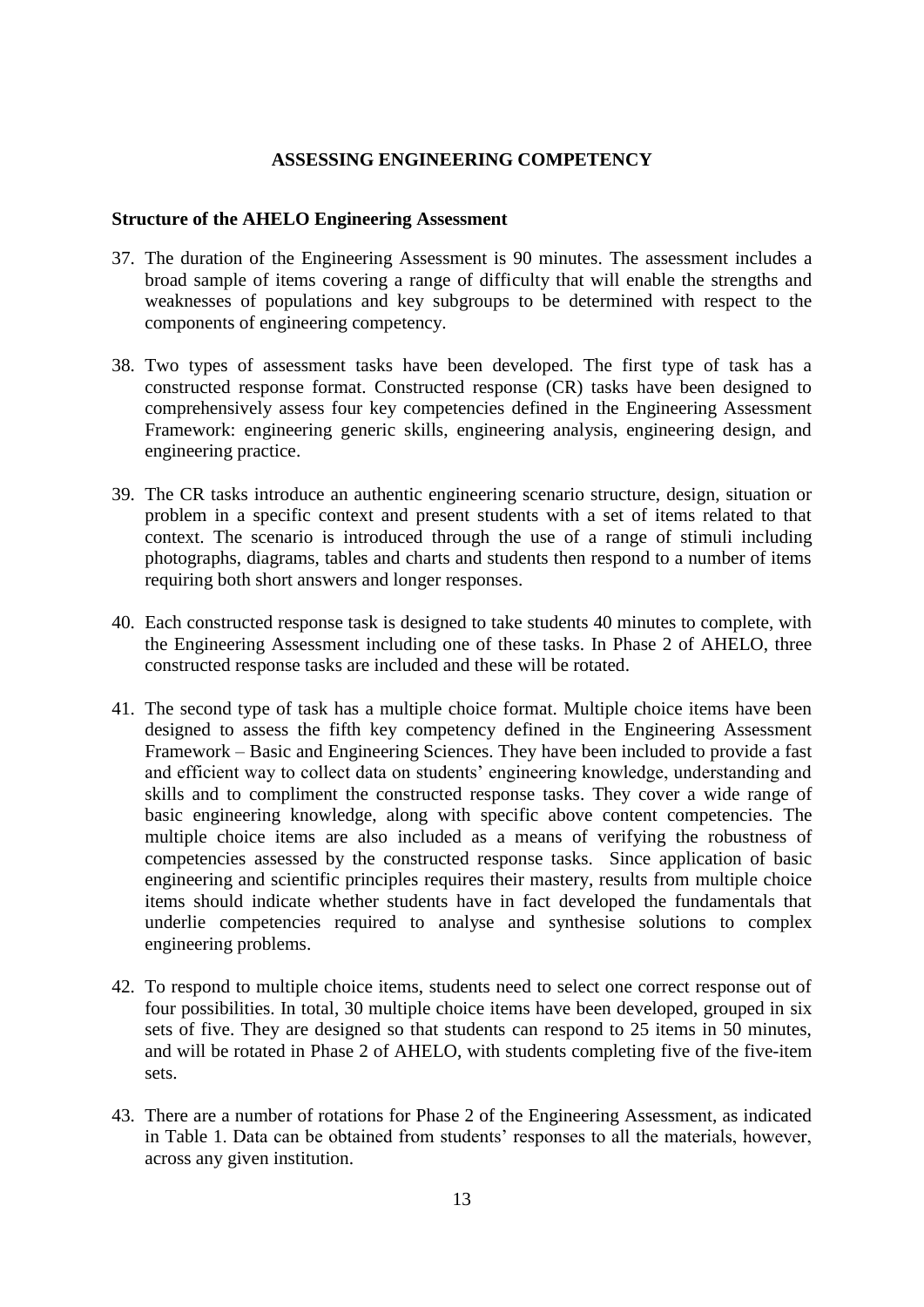|                 | <b>Constructed</b> |                            |                    |                    |                    |                    |
|-----------------|--------------------|----------------------------|--------------------|--------------------|--------------------|--------------------|
| <b>Rotation</b> | response task      | <b>Multiple choice set</b> |                    |                    |                    |                    |
|                 | CRTM1              | ENGMC1                     | ENGMC <sub>2</sub> | ENGMC3             | ENGMC4             | ENGMC5             |
| $\overline{2}$  | CRTM1              | ENGMC <sub>2</sub>         | ENGMC3             | ENGMC4             | ENGMC5             | ENGMC6             |
| 3               | CRTM1              | ENGMC3                     | ENGMC4             | ENGMC5             | ENGMC6             | ENGMC1             |
| 4               | CRTM1              | ENGMC4                     | ENGMC5             | ENGMC6             | ENGMC1             | ENGMC <sub>2</sub> |
| 5               | CRTM1              | ENGMC5                     | ENGMC <sub>6</sub> | ENGMC1             | ENGMC <sub>2</sub> | ENGMC3             |
| 6               | CRTM1              | ENGMC <sub>6</sub>         | ENGMC1             | ENGMC <sub>2</sub> | ENGMC3             | ENGMC4             |
| 7               | CRTM <sub>2</sub>  | ENGMC1                     | ENGMC <sub>2</sub> | ENGMC3             | ENGMC4             | ENGMC5             |
| 8               | CRTM2              | ENGMC <sub>2</sub>         | ENGMC3             | ENGMC4             | ENGMC5             | ENGMC <sub>6</sub> |
| 9               | CRTM2              | ENGMC3                     | ENGMC4             | ENGMC5             | ENGMC6             | ENGMC1             |
| 10              | CRTM2              | ENGMC4                     | ENGMC5             | ENGMC6             | ENGMC1             | ENGMC <sub>2</sub> |
| 11              | CRTM2              | ENGMC5                     | ENGMC <sub>6</sub> | ENGMC1             | ENGMC <sub>2</sub> | ENGMC3             |
| 12              | CRTM2              | ENGMC6                     | ENGMC1             | ENGMC <sub>2</sub> | ENGMC3             | ENGMC4             |
| 13              | CRTM3              | ENGMC1                     | ENGMC <sub>2</sub> | ENGMC3             | ENGMC4             | ENGMC5             |
| 14              | CRTM3              | ENGMC <sub>2</sub>         | ENGMC3             | ENGMC4             | ENGMC5             | ENGMC <sub>6</sub> |
| 15              | CRTM3              | ENGMC3                     | ENGMC4             | ENGMC5             | ENGMC6             | ENGMC1             |
| 16              | CRTM3              | ENGMC4                     | ENGMC5             | ENGMC6             | ENGMC1             | ENGMC <sub>2</sub> |
| 17              | CRTM3              | ENGMC5                     | ENGMC <sub>6</sub> | ENGMC1             | ENGMC2             | ENGMC3             |
| 18              | CRTM3              | ENGMC <sub>6</sub>         | ENGMC1             | ENGMC <sub>2</sub> | ENGMC3             | ENGMC4             |

<span id="page-15-0"></span>**Table 1: Phase 2 Engineering Assessment rotations**

- 44. The assessment includes a broad sample of items covering a range of difficulty that enables the strengths and weaknesses of populations and key subgroups to be determined with respect to the components of engineering competency.
- 45. As far as is practicable, each item focuses on a single component of competency. Accordingly, some items test understanding of mathematics and science, some of engineering sciences. Others test methods of engineering analysis, others the ability to realise engineering designs, and others the capacity to apply engineering knowledge and understanding to realistic problems. Engineering generic skills play a part in many of these and so are not assessed independently.
- 46. Items have been designed to measure varying levels of proficiency. Less demanding items are designed to measure the kind of competence which is generally associated with reproduction. Higher levels of proficiency are measured by items that assess the extent to which individuals make connections between different aspects of knowledge and skill. Higher-order reflective forms of reasoning are assessed by the most demanding items.
- 47. Language difficulty has been set at an appropriate level for final-year first-cycle engineering students. Photographs and diagrams have been used where appropriate to avoid excessively long passages of text.
- 48. The features which determine item difficulty include (but are not limited to): context including familiarity and concreteness of context; engineering processes; complexity of system; familiarity of representations used; number of constraints present; amount/complexity/coherence of information; and complexity/difficulty of computations required.
- 49. Care has been taken to ensure a range of contexts is employed as one means of controlling for students' interests and prior knowledge. Real world situations are often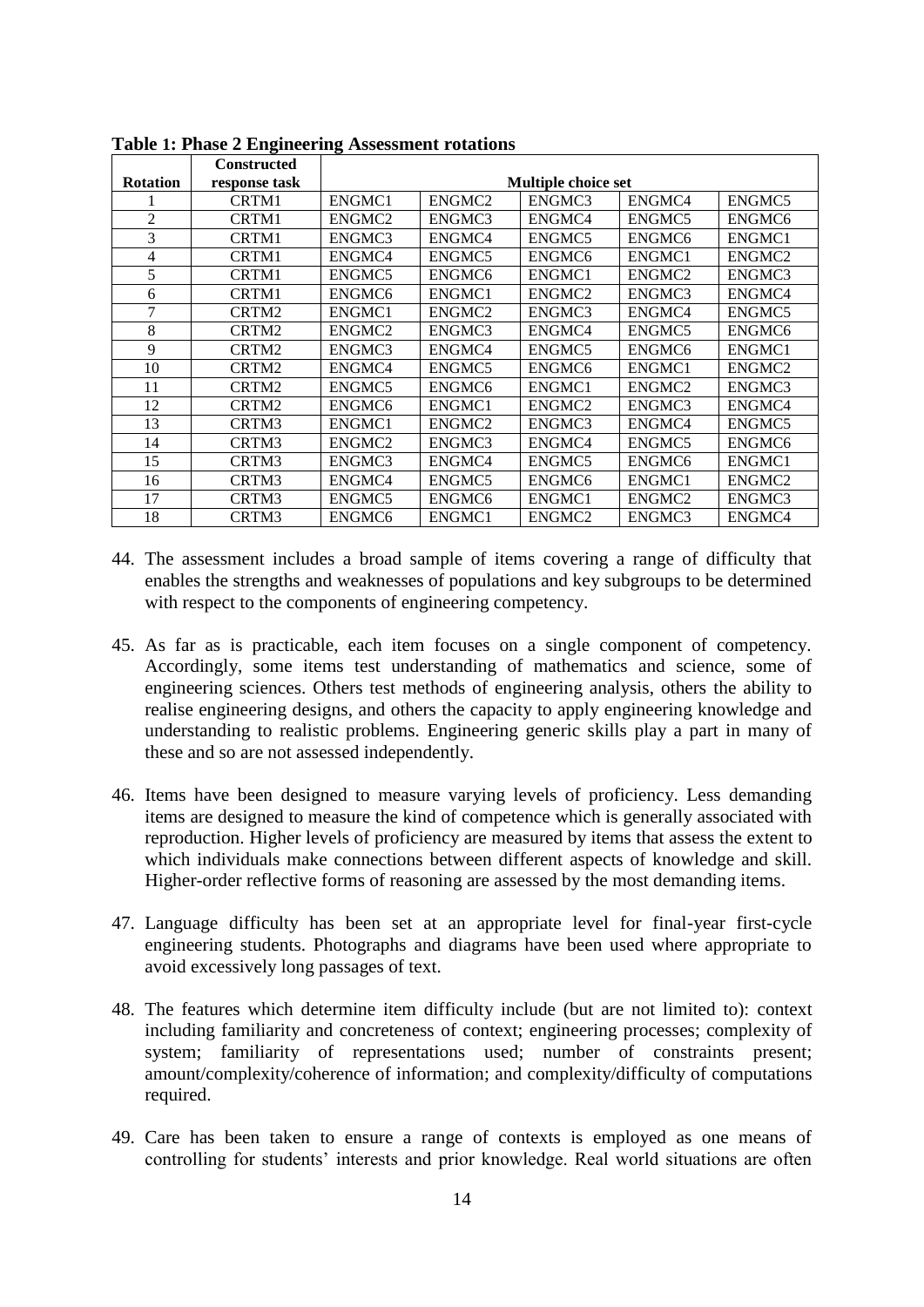extremely complex and a balance has been struck in constructing items between authenticity of a context and practicality of assessment.

50. [Table 2](#page-16-0) indicates the approximate distribution of score points across the domain components. The engineering processes have been given equal weight. A small number of score points have been allocated to engineering generic skills. Given the relatively limited number of items, the figures and percentages are approximate only.

|           | <b>Engineering</b> | <b>Basic</b> /     |          |               |                 |           |
|-----------|--------------------|--------------------|----------|---------------|-----------------|-----------|
|           | Generic            | <b>Engineering</b> |          |               |                 |           |
|           | Skills             | <b>Sciences</b>    | Analvsis | <b>Design</b> | <b>Practice</b> | Weighting |
| Weighting | 10%                | 45%                | .5%      | .5%           | .5%             | 100%      |

<span id="page-16-0"></span> **Table 2: Distribution of score points in the AHELO Engineering Assessment**

#### **Response formats and scoring**

- 51. Item response formats include:
	- a. multiple choice: simple and complex multiple-choice items that are answered by selecting an option from each list of choices;
	- b. constructed response: either short constructed-response, e.g. numerical or short text; or extended constructed response, e.g. creation of flow charts, designs, dot-pointed specifications, and longer written responses.
- 52. Multiple-choice items can provide a fast and efficient way to collect data on students" engineering knowledge, understanding and skills.
- 53. Constructed response tasks in the engineering context may, for example, require students to complete short engineering designs (typically in their specialty branch), describe analytic processes or evaluate and make use of complex data to make recommendations or suggest solutions to engineering problems.
- 54. Scoring rubrics for evaluating student responses to items are given in the Engineering Scoring Guide. The rubrics are constructed based on the components of engineering competency identified above. In the case of Basic and Engineering Sciences – which are tested using items with a multiple choice format – the rubric is very simple. For Engineering Analysis, Design and Practice the rubric is more complex, containing criteria for achievement based on the specific constituent learning outcomes of each component. For example, for Engineering Analysis one criterion would be "Selects and applies relevant analytic and modelling methods". The rubrics allow the recognition of different levels of attainment in the test-takers' work of each (relevant) criterion. (Note that these criteria can be further used in reporting – see below.)
- 55. In the rubrics, the highest level of scoring reflects a complete understanding of the problem, is tied to a correct solution, rewards thought that shows considerable insight, and reflects work that is clear, appropriate, and fully developed. Such responses should be logically sound, clearly written and contain no errors. Any examples given should be well chosen and fully developed.
- 56. At a slightly lower score level, one might encounter work that demonstrates a clear understanding of the problem, shows some insight and provides an acceptable approach,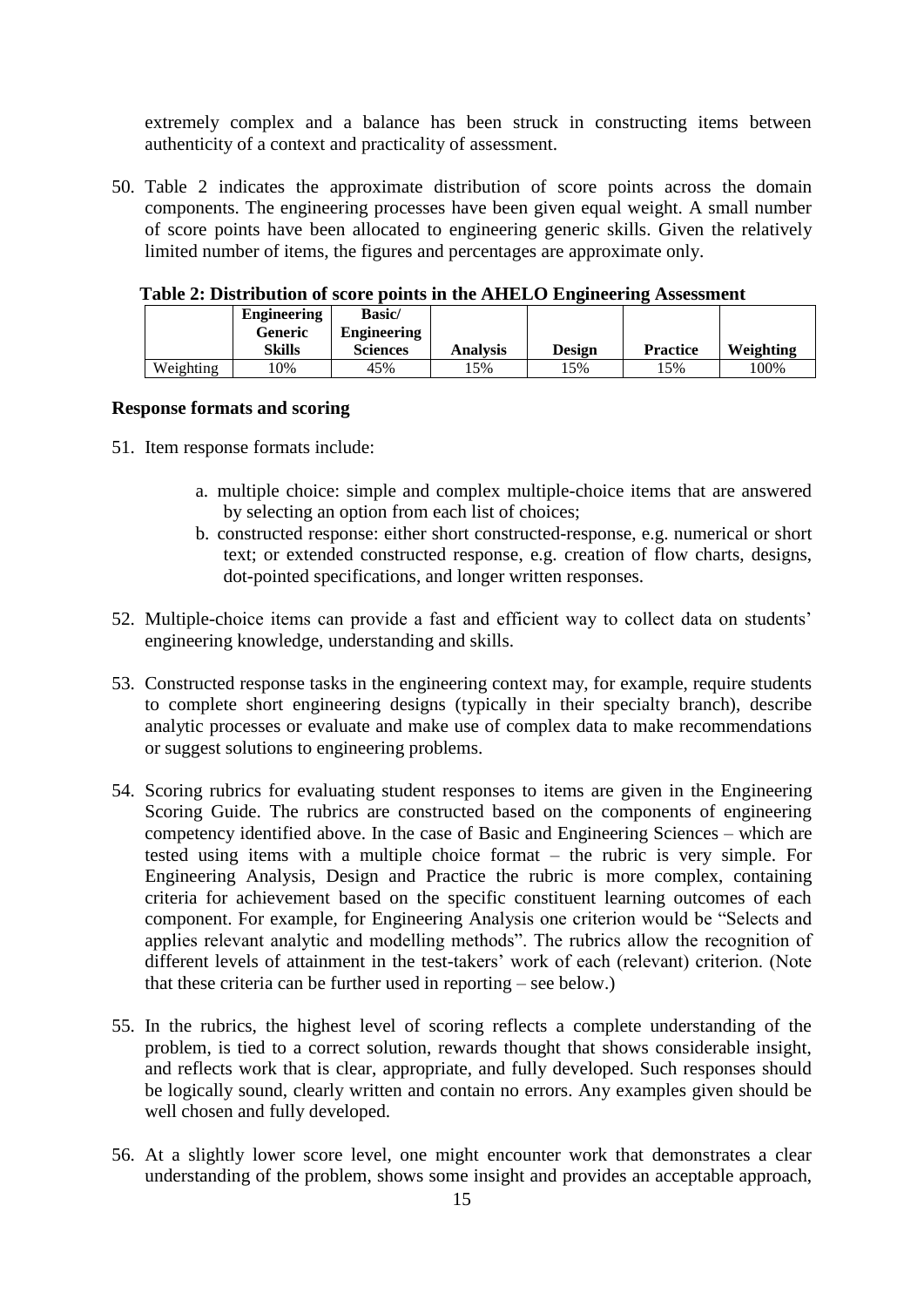but still contains minor weaknesses in the development. Examples are provided, but they may not be fully developed.

- 57. At an even lower level, one may see work that contains evidence of an understanding of the problem at a conceptual level evidenced by the logical approach taken or representation chosen. However, on the whole, such a response is not well developed. While there may be serious logical errors or flaws in the reasoning, the response does contain some correct work. The examples provided may be incorrect or incomplete.
- 58. Finally, there is a no credit level, for scoring completely incorrect or irrelevant responses. Within the scoring at this level, there is allowance made for distinguishing between students who attempt a given problem and those who submit a blank response. The latter may signal either lack of time or a motivational problem.
- 59. It should be noted that the majority of items do not attract all of the three positive credit levels described above. Collectively for the assessment, however, there are items tapping into different levels of student performance.

#### **Functionality provided by computer delivery**

- 60. The assessment will be administered via computer. Doing so has several benefits, as outlined in the next few paragraphs.
- 61. While not possible in the feasibility study, a broader benefit of measuring engineering competency by computer is that, dynamic stimulus material can be produced, including: visuals such as video clips and animations; environments where students interact with features to explore or control a situation; simulations where students can enter parameters and run models; and on-line tools for performing calculations and searches, and for drawing graphs and diagrams.
- 62. A further benefit is the opportunity to capture and measure data that relate to processes and strategies. It is possible to record data such as the type, frequency, length and sequence of actions performed by students.
- 63. Another benefit is that the time students spend on any particular item can be restricted, where it is consider appropriate. This is particularly useful in contexts where students are exploring stimulus material interactively.
- 64. It is possible to deliver items in a fixed order, or "lockstep" fashion if desired. The lockstep procedure means that students are not able to return to an item or unit once they have moved to the next one. Each time students click the 'Next' button a dialog box displays a warning that they are about to move on to the next item and that it is not possible to return to the previous item. At this point, students can either confirm they want to move on or cancel the action and return to the current item. An advantage of this approach is that it maximises the independence of items within and across units, since students cannot find clues in later tasks that might help them to answer earlier ones. Put more positively, later items can reveal the answers to earlier items without enabling previous answers to be changed.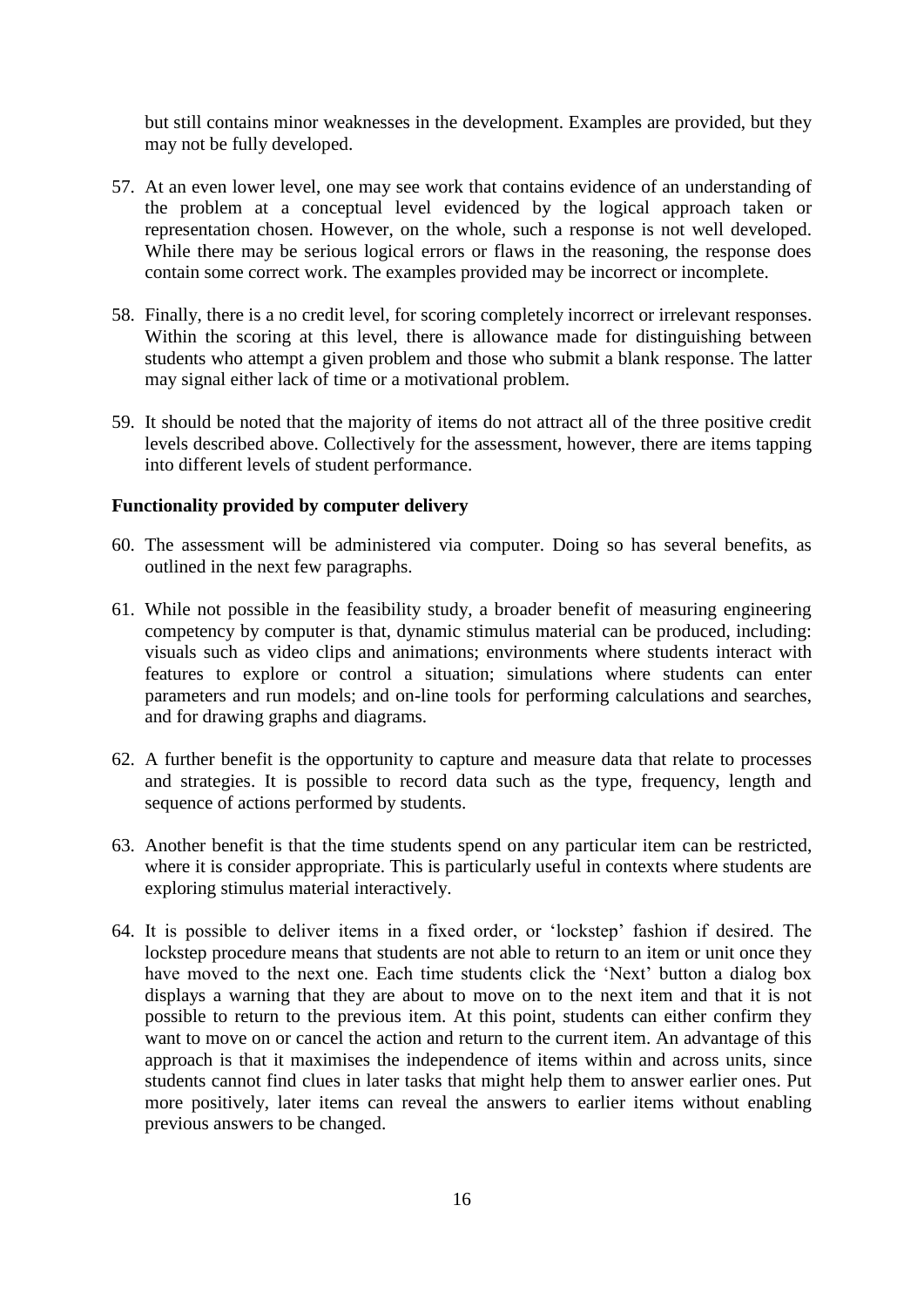- 65. With a computer-based assessment, multiple choice items are scored automatically (by computer). In some instances it may also be possible to automatically score short answer responses.
- 66. Any responses that cannot be scored automatically are collected by the computerdelivery system and saved in an appropriate format. An online scoring system facilitates scoring (by experts) of these saved files. This eliminates the need for separate data entry, minimises the need for data cleaning, and allows scoring to take place 'off site' if desired.
- 67. Detailed scoring operations are detailed in the International Scoring Manual.
- 68. While engineering graduates are expected to be familiar with various software packages, detailed knowledge of particular software is not assumed in the assessment. Only basic ICT skills are assumed, such as keyboard use, manipulating a pointer (via a mouse), clicking option buttons, drag-and-drop, scrolling and use of pull-down menus and hyperlinks.

# **Calculators**

69. This assessment does not focus on students" ability to perform calculations. As such, all students participating in the assessment are allowed to use any hand-held calculators they routinely use in their regular learning environments. The decision of whether or not to use calculators should rest with the individual students based on their knowledge of when a calculator is appropriate and how it might add to the solution of a given problem. No item has been constructed so that its solution is dependent solely on whether a calculator is used or not, or is of such a length or complexity that students not using a calculator are severely disadvantaged in performing any calculations required.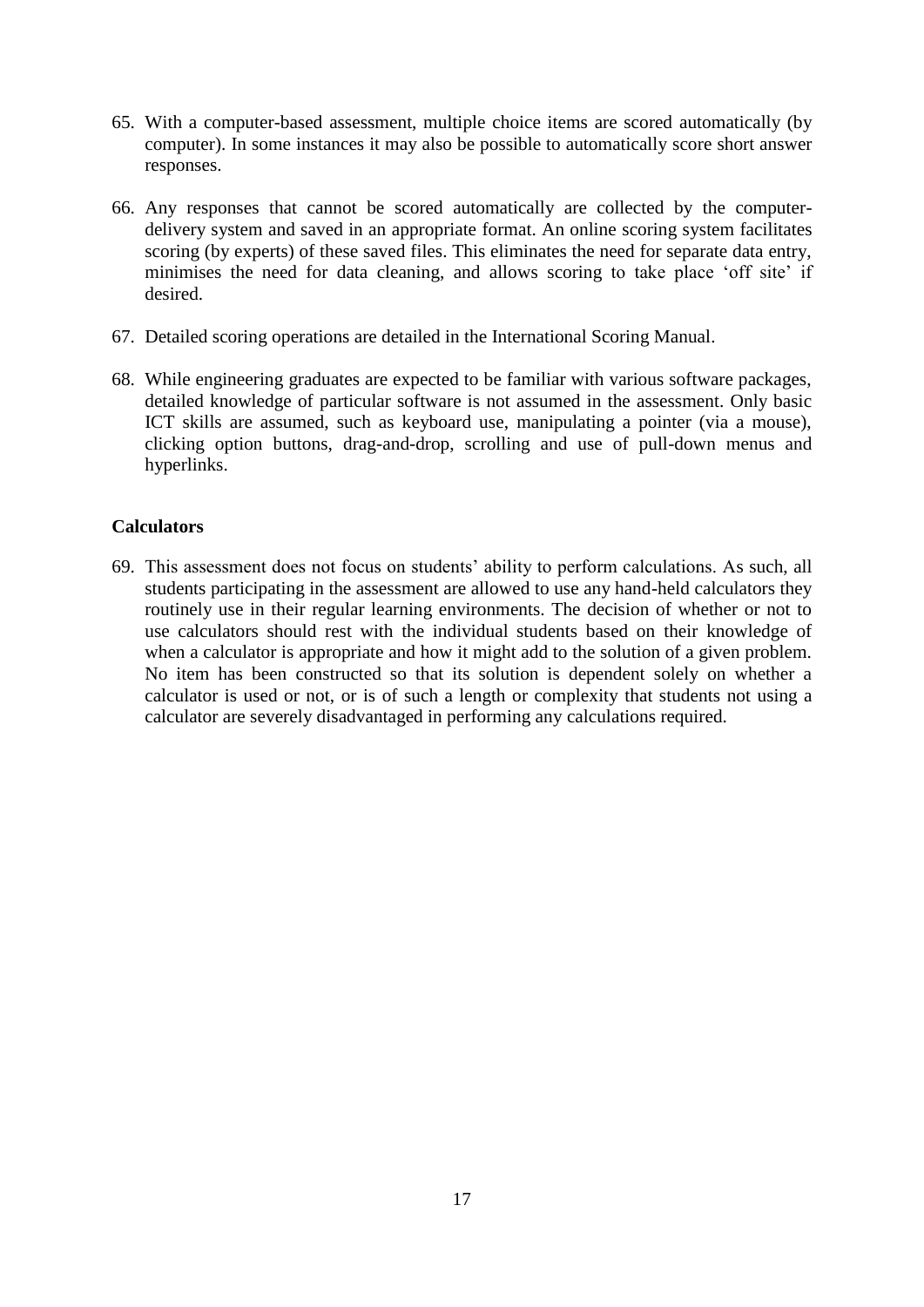#### **REPORTING ENGINEERING COMPETENCY**

- 70. Similar to the PISA reporting practice (OECD, 2009b), results are reported on a scale constructed using a generalised form of the Rasch model. Underlying the construction of a scale are several assumptions: that there is a latent trait (as specified in the assessment framework) that can be represented by a continuous variable and is possessed by testtakers; that test items can be constructed that require the test-taker to use this trait in responding to items; and that the amount of the trait possessed by test-takers is a function of the score they receive on the test.
- 71. The form of the Rasch model that is used employs the scores obtained by students to produce estimates for both the difficulty of items and the ability of students on a single real-valued scale. The scale is constructed so as to have a mean score of 500 and standard deviation of 100. Accordingly, about two-thirds of the test-takers would score between 400 and 600 points.
- 72. The scale is divided into levels (bands) of equal width, with an unbounded region at each end. Each band corresponds to a student proficiency level (or alternatively an item difficulty level). Information about the items at each level is then used to develop descriptions characterising typical student performance at each level. The specific constituent learning outcomes of the competency components (e.g. "Selects and applies relevant analytic and modelling methods") form the basis of these descriptors.
- 73. Five levels of proficiency are able to be identified and described to show individuals" engineering competency. The model and scaling methods allow the linking of measures of student performance with data collected in the contextual instrument, such as gender, socioeconomic standing, geographical location and institution attended. This enables statistical comparisons of population means between students grouped by these background factors. For example, comparisons of performance between participating institutions are possible.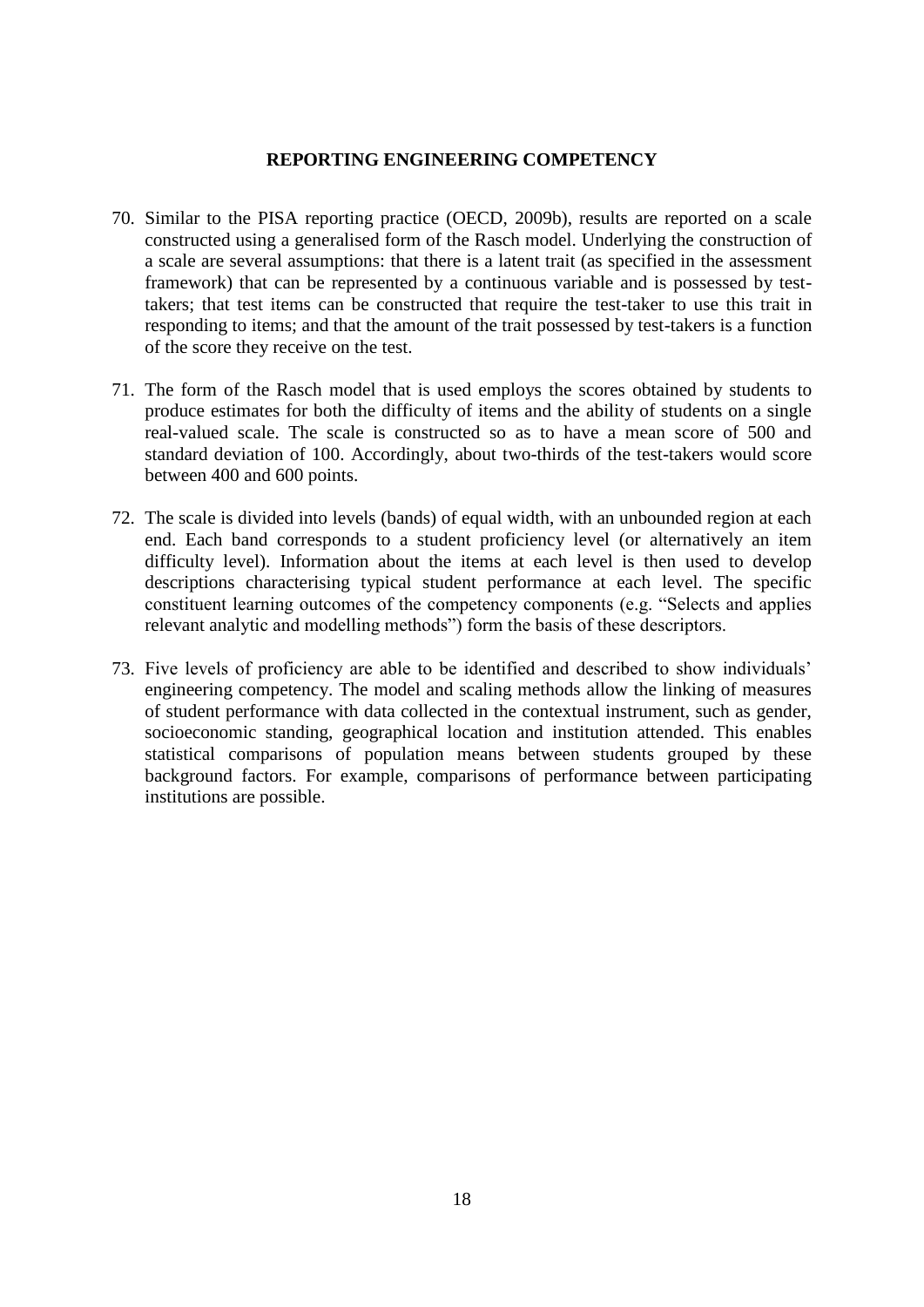#### **APPENDIX A: ENGINEERING EXPERT GROUP**

The AHELO Feasibility Study"s Engineering Expert Group (EEG) was drawn from participating countries and key international organisations. The EEG has supported the development of the Engineering Assessment Framework and Engineering Assessment. The work of the EEG builds on that of the Tuning-AHELO Expert Group (TAEG). [Table 3](#page-20-0) lists members of these groups, affiliations, and periods of service.

| <b>Expert Group member</b> | Group       | <b>Affiliation</b>             | <b>Service</b> |
|----------------------------|-------------|--------------------------------|----------------|
| Professor Robin King       | TAEG, EEG   | University of                  | 2009-12        |
| (Chair)                    |             | Technology Sydney,             |                |
|                            |             | Australia                      |                |
| Professor Giuliano         | TAEG, EEG   | Universita 'La Sapienza'       | 2008-12        |
| Augusti                    |             | , Italy                        |                |
| Professor Michael          | <b>EEG</b>  | University of Ulm,             | 2009-12        |
| Hoffman                    |             | Germany                        |                |
| Professor Kikuo            | TAEG, EEG   | Tokyo Institute of             | 2008-12        |
| Kishimoto                  |             | Technology, Japan              |                |
| Professor Johan            | TAEG, EEG   | Chalmers University of         | 2008-12        |
| Malmqvist                  |             | Technology, Sweden             |                |
| Professor Jim Melsa        | TAEG, EEG   | Iowa State University,         | 2008-12        |
|                            |             | <b>United States</b>           |                |
| Professor Lueny Morell     | <b>EEG</b>  | Hewlett Packard, United        | 2009-12        |
|                            |             | <b>States</b>                  |                |
| Professor Nobotoshi        | <b>EEG</b>  | Tokyo City University,         | 2009-12        |
| Masuda                     |             | Japan                          |                |
|                            | <b>TAEG</b> | University of Porto,           |                |
| Professor Alfredo Soeiro   |             | Portugal                       | 2008-09        |
| Professor Andrew           | <b>TAEG</b> | University of South            | 2008-09        |
| Downing                    |             | Australia, Australia           |                |
|                            | <b>TAEG</b> | Iowa State University,         | 2008-09        |
| Professor Edwin Jones Jr   |             | <b>United States</b>           |                |
| Professor Eric van der     | <b>TAEG</b> | Eindhoven University of        | 2008-09        |
| Geer-Rutten-Rijswijk       |             | Technology, Netherlands        |                |
| Professor Francesco        | <b>TAEG</b> | Politecnico di Milano,         | 2008-09        |
| Maffioli                   |             | Italy                          |                |
|                            | <b>TAEG</b> | <b>Technical University of</b> | 2008-09        |
|                            |             | Civil Engineering,             |                |
| Professor Iacint Manoliu   |             | Romania                        |                |
| <b>Iring Wasser</b>        | <b>TAEG</b> | ASIIN, Germany                 | 2008-09        |
|                            | <b>TAEG</b> | Engineering Council UK,        | 2008-09        |
| Professor Jim Birch        |             | United Kingdom                 |                |
|                            | <b>TAEG</b> | KTH-Royal Institute of         | 2008-09        |
| Professor Mats Hanson      |             | Technology, Sweden             |                |
| Professor Patricia         | <b>TAEG</b> | Seattle University,            | 2008-09        |
| Daniels                    |             | <b>United States</b>           |                |
|                            | <b>TAEG</b> | President of the Council       | 2008-09        |
|                            |             | of Engineering Deans of        |                |
| Professor Paulino Alonso   |             | Chile, Chile                   |                |
|                            | <b>TAEG</b> | Delft University of            | 2008-09        |
| Professor Peter Wieringa   |             | Technology, Netherlands        |                |
| Professor Philippe         | <b>TAEG</b> | <b>FEANI</b> Secretary         | 2008-09        |
| Wauters                    |             | General, Belgium               |                |

<span id="page-20-0"></span>**Table 3: Engineering Expert Group membership**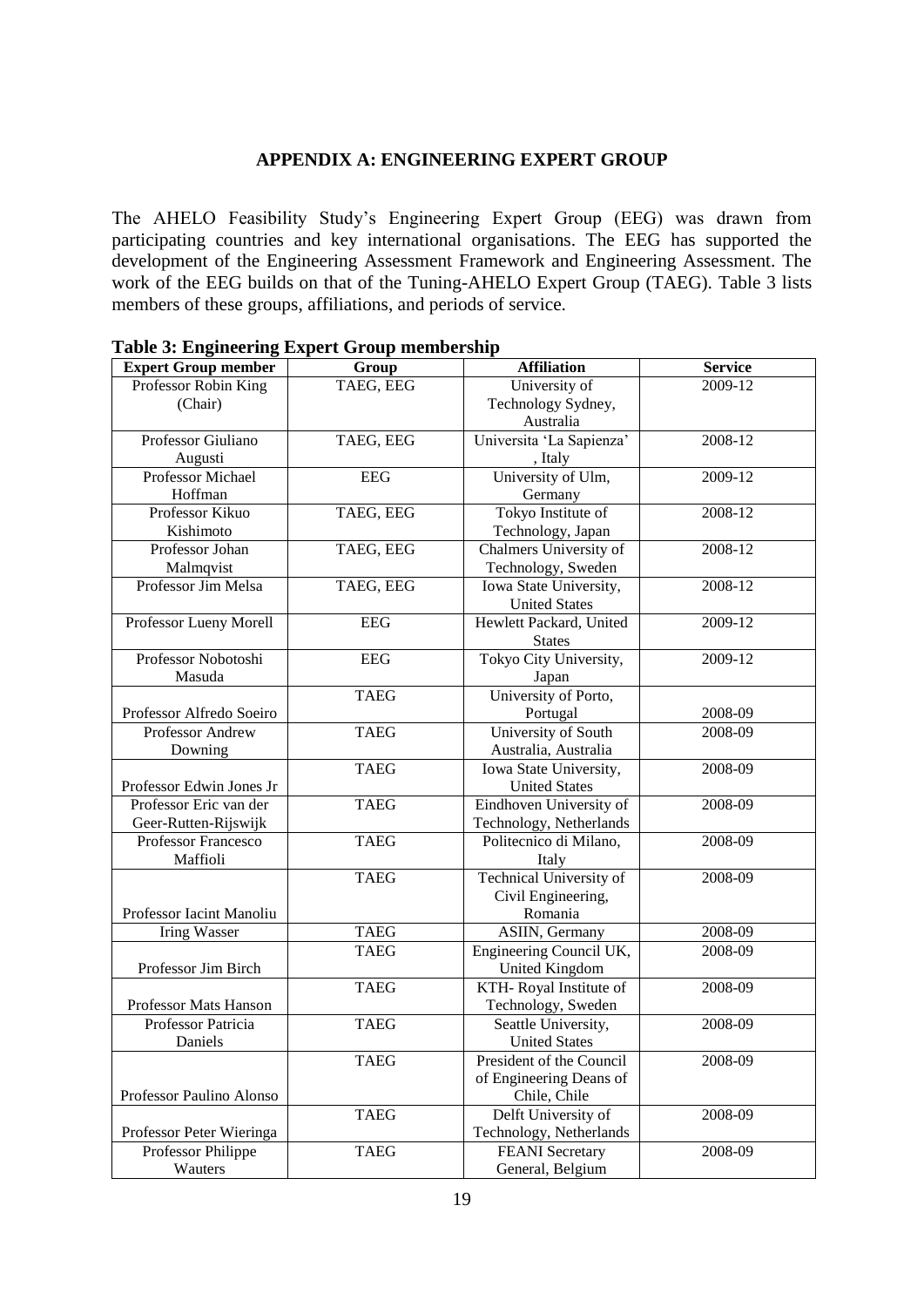| <b>Expert Group member</b> | Group       | <b>Affiliation</b>       | <b>Service</b> |
|----------------------------|-------------|--------------------------|----------------|
|                            | <b>TAEG</b> | Commission des titres    | 2008-09        |
| Professor Pierre Compte    |             | d'ingénieur, France      |                |
|                            | <b>TAEG</b> | James Cook University,   | 2008-09        |
| Professor Yinghe He        |             | Australia                |                |
|                            | <b>TAEG</b> | London South Bank        | 2008-09        |
|                            |             | University, United       |                |
| Professor Rob Best         |             | Kingdom                  |                |
| Professor Roger            | <b>TAEG</b> | University of Melbourne, | 2008-09        |
| Hadgraft                   |             | Australia                |                |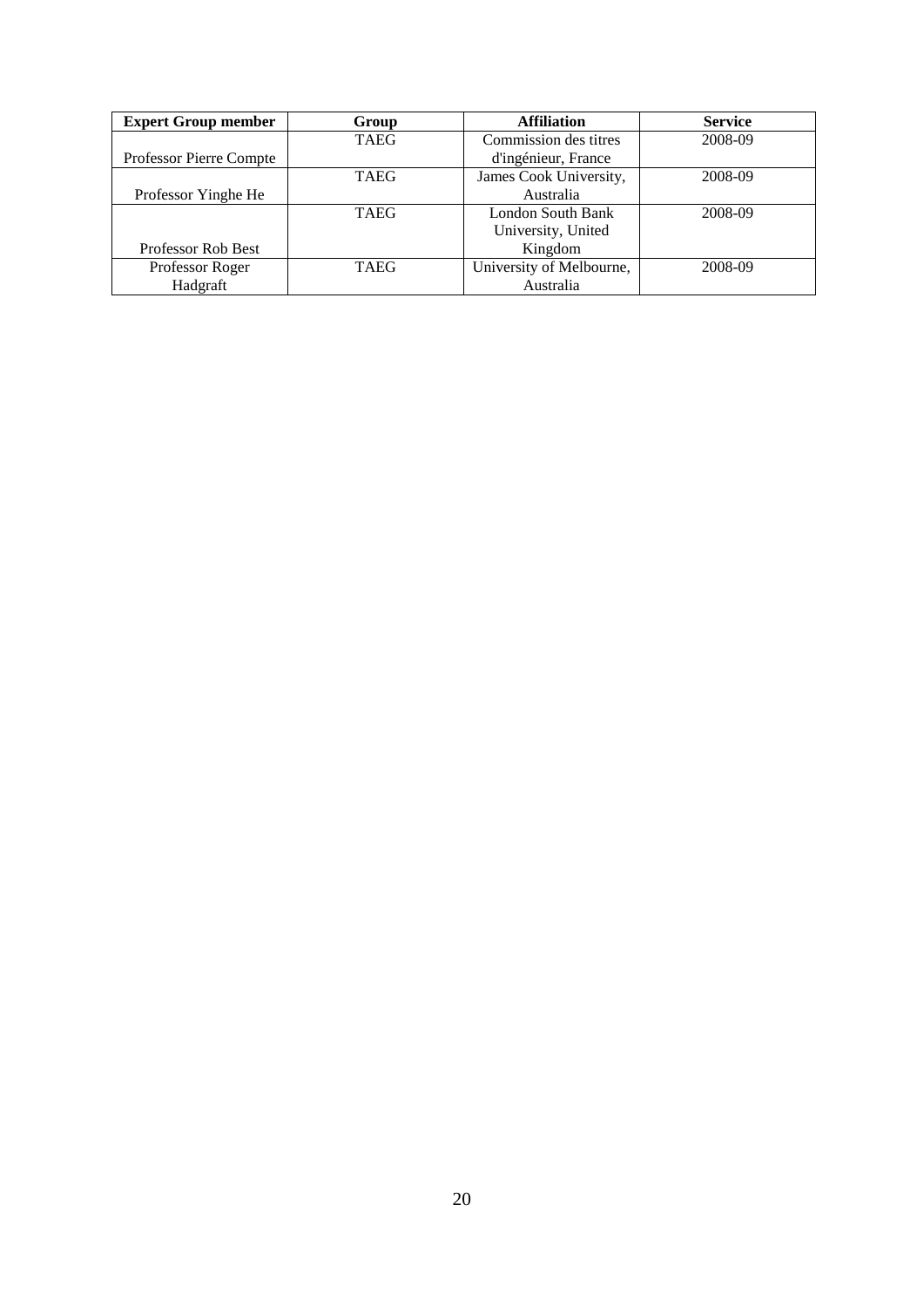#### **REFERENCES**

- ABET (2008). *Criteria for accrediting engineering programs: effective for evaluations during the 2008-2009 cycle*. Engineering Accreditation Commission, Accessed 2 October 2008 from:<http://www.abet.org/forms.shtml>
- Boles, W., Murray, M., Campbell, D. & Iyer M. (2006). Engineering the learning experience: Influences and options. *Proceedings of the 17th Annual Conference of the Australasian Association for Engineering Education*, Auckland, 10-13 December.
- Bons, W. & McLay, A. (2003). *Re-Engineering Engineering curricula for tomorrow's engineers: Engineering education for a sustainable future*. Proceedings of the 14th annual conference for Australasian Association for Engineering Education and 9th Annual Women in Engineering Forum, Melbourne, 29 September to 1 October.
- Coates, H. & Radloff, A. (2008). *Tertiary Engineering Capability Assessment: Concept Design*. Canberra: Group of Eight Universities.
- Engineers Australia (EA). (2006). *Engineers Australia National Generic Competency Standards – Stage 1 Competency Standard for Professional Engineers*. Accessed 8 October 2008 from: [http://www.engineersaustralia.org.au/shadomx/apps/fms/fmsdownload.cfm?file\\_uui](http://www.engineersaustralia.org.au/shadomx/apps/fms/fmsdownload.cfm?file_uuid=E01497F2-F208-96A1-14C4-AA8CAE8CFD2A&siteName=ieaust) [d=E01497F2-F208-96A1-14C4-AA8CAE8CFD2A&siteName=ieaust](http://www.engineersaustralia.org.au/shadomx/apps/fms/fmsdownload.cfm?file_uuid=E01497F2-F208-96A1-14C4-AA8CAE8CFD2A&siteName=ieaust)
- European Network for Accreditation of Engineering Education (2008): *EUR-ACE® Framework Standards for the Accreditation of Engineering Programmes*. Accessed 16 July 2009 from: [www.enaee.eu](http://www.enaee.eu/)
- Gill, J., Mills, J., Sharp, R. & Franzway, S. (2005). Education beyond technical competence: gender issues in the working lives of engineers. *Proceedings of the 4th ASEE/AaeE Global Colloquium on Engineering Education*, Sydney, 26-29 September.
- González J. & R. Wagenaar (eds.) (2008). *Tuning Educational Structures in Europe. Universities' contribution to the Bologna Process: An Introduction*. Groningen: University of Groningen.
- Institution of Engineers Australia. (1996). *Changing the Culture: Engineering education into the future*. Canberra: Institution of Engineers Australia.
- King, R. (2008). *Addressing the Supply and Quality of Engineering Graduates for the New Century*. Sydney: Australian Learning and Teaching Council.
- National Academy of Engineering (2004). *The Engineer of 2020: Visions of Engineering in the New Century*. Washington: The National Academies Press.
- National Academy of Engineering (2005). *Educating the Engineer of 2020*. Washington: National Academies Press.